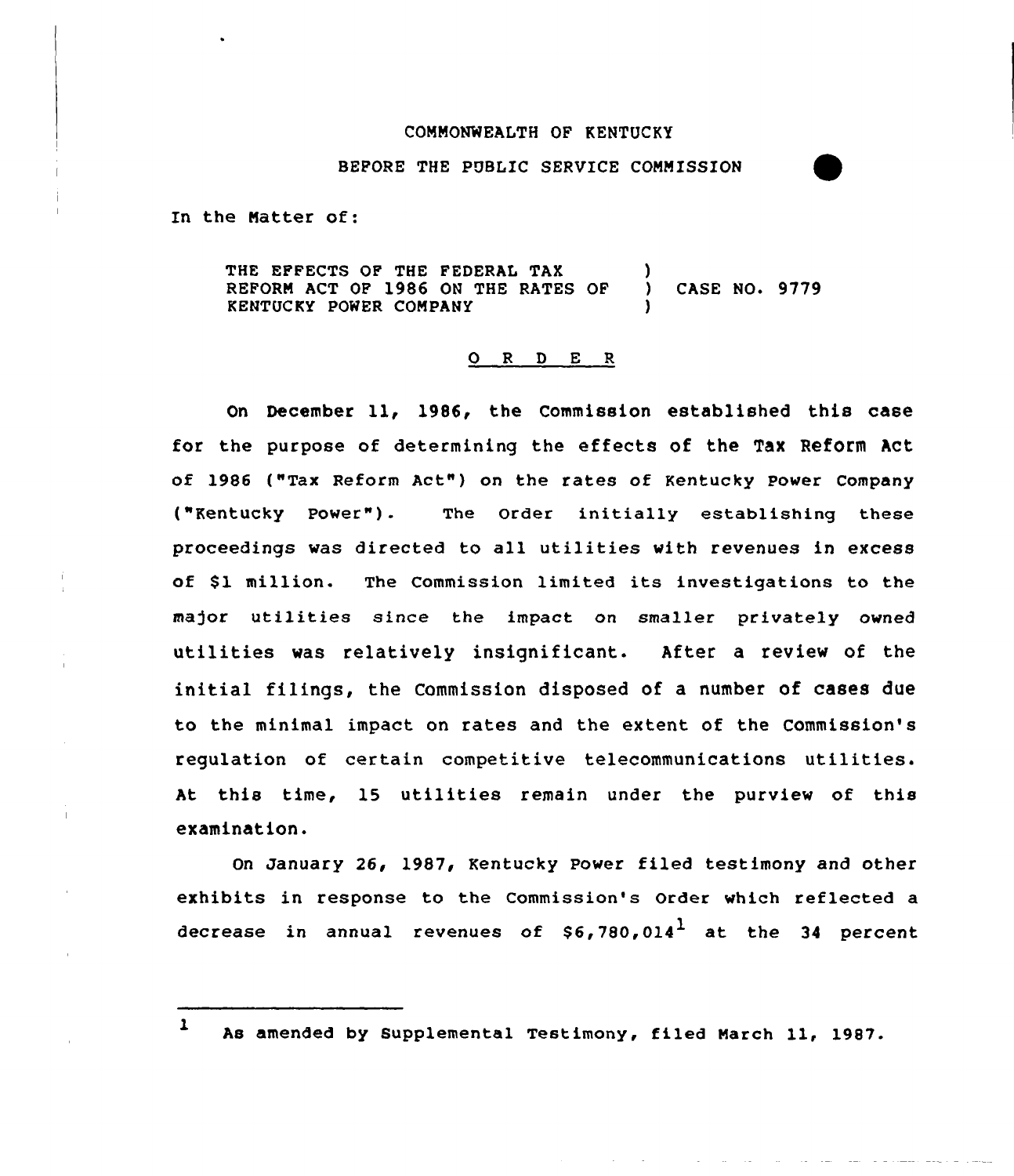federal tax rate. As <sup>a</sup> result of the findings and determinations herein, the revenues of Kentucky Power vill be decreased by \$ 6,940,191 annually. The overall reduction in revenue requirements for the 15 utilities subject to these proceedings is in excess of \$75 million.

Notions to intervene were filed by the Utility and Rate rntervention Division of the Office of the Attorney General ("AG"); Utility Rate Cutters of Kentucky, Inc., ("URC"); and Kentucky Industrial Utility Customers ("KIUC"). All motions to intervene were granted by the Commission. Thomas C. DeWard, on behalf of the AG, and David H. Kinloch, on behalf of URC, submitted prefiled testimony in this case. KXUC did not submit testimony, but filed comments through its counsel.

<sup>A</sup> public hearing was held at the Commission's offices in Frankfort, Kentucky, on Nay 8, 1987.

### **COMMENTARY**

In its Order of December 11, 1986, the commission expressed the opinion that the focus of this proceeding should be reflecting the effects of the Tax Reform Act in rates. Thus, the commission considered the three primary issues in this matter to be: (1) determining the amount of the revenue change required due to the Tax Reform Act; (2) determining the appropriate date of any rate change; and (3) distributing the revenue change among rate schedules.

 $-2-$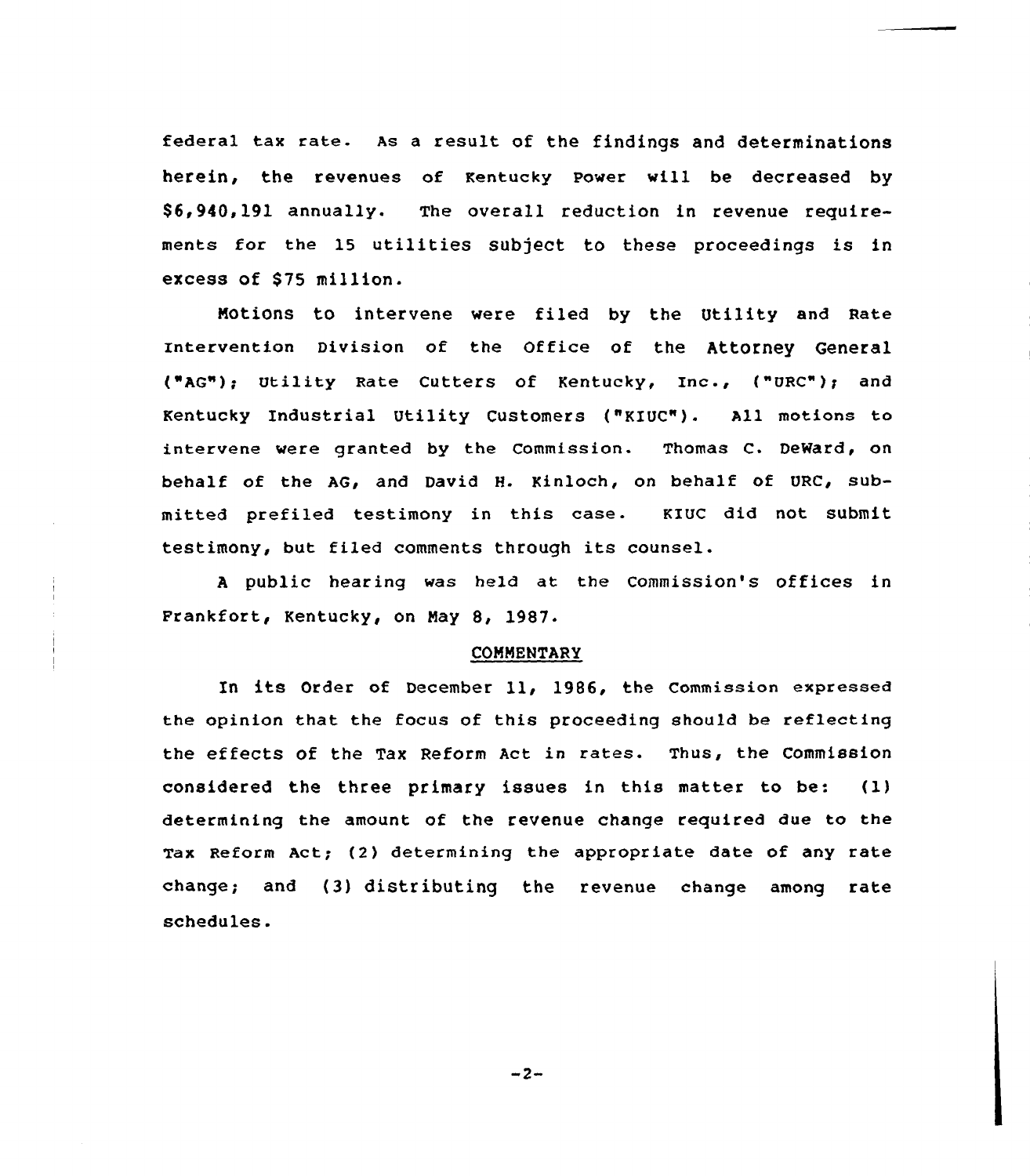The Commission required that a 12-month period ending no more than 90 days from December 11, 1986, the date of the Order establishing this case, should be used to determine the effects of the Tax Reform Act. Kentucky Power proposed and the Commission has accepted the 12-month period ending November 30, 1986, as the test period for determining the reasonableness of the proposed rates.

#### PROCEDURAL ISSUES

### Sinqle-Issue Approach

Throughout these proceedings, there have been objections to the methodology used by the Commission in determining the reasonableness of each utility's rates subsequent to the Tax Reform Act. Certain utilities have characterized the Commission's actions as "single-issue" rate-making. Implicit in their objections is the notion that single-issue rate-making is contrary to law.<sup>2</sup>

This notion was rebutted by, among others, Kentucky Utilities Company ("KU"). In his opening argument, in Case No.  $9780,$ <sup>3</sup> 'ounsel for KU stated that this proceeding is soundly based. KU recognized that there was good reason to focus the proceeding on the tax changes. $^{\textbf{4}}$  . In its post-hearing brief, KU further state its agreement with the Commission's position that retaining the

<sup>4</sup> Hearing Transcript, May 4, 1987, page 9.

 $-3-$ 

 $2<sup>1</sup>$ other states have upheld single-issue rate-making proceedings, see for example, Consumers Power Company v. Michigan Public Service Commission, Mich. App., <sup>237</sup> NW 2d <sup>189</sup> (1975).

<sup>3</sup> Case No. 9780, The Effects of the Federal Tax Reform Act of 1986 on the Rates of Kentucky Utilities Company.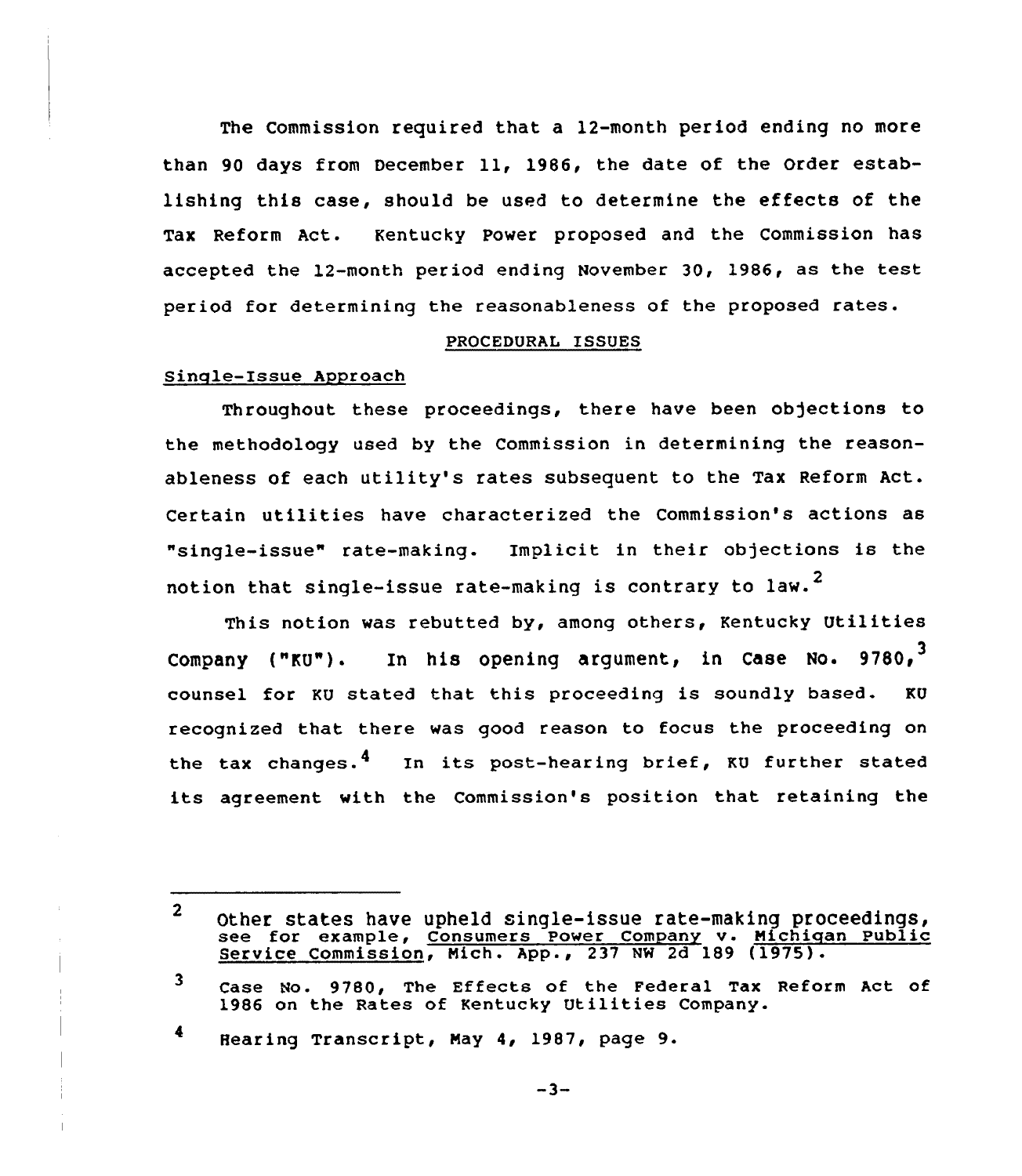savings resulting from tax reform was not a proper way for KU to improve its earnings and indicated that a focused proceeding, expeditiously passing the tax savings to ratepayers, was reasonable as long as KU was permitted to maintain its test-period rate of return.<sup>5</sup>

These complaining of single-issue rate adjustments overlook the Commission's long established practice of. adjusting rates for fuel cost charges through Fuel Adjustment Clause ("FAC") and Purchased Gas Adjustment Clause ("PGA") proceedings. Each of these involves setting rates solely on the changes of the cost of coal or natural gas.

Apart from the propriety of single-issue rate-making, however, it must be pointed out that from the outset these cases have never been limited to <sup>a</sup> single issue. The order of December ll, 1986, did indicate that the Tax Reform Act was the focus of these investigations. However, it stated at page 2:

If, aside from the Tax Reform Act, <sup>a</sup> utility feels It, aside from the Tax Reform Act, a utility feel<br>that its rates are insufficient, it has the discretion by statute to file <sup>a</sup> full rate case with the Commission. By initiating this case the Commission is in no way prohibiting or restricting any utility from filing a rate case encompassing all rate-making issues in <sup>a</sup> separate proceeding.

This Order was clarified on January 21, 1987, in Case No. 9799, The Effects of the Federal Tax Reform Act of 1986 on the Rates of Continental Telephone Company ("Continental"). That Order states'

<sup>5.</sup> Brief for KU, filed Nay 22, 1987, page 4.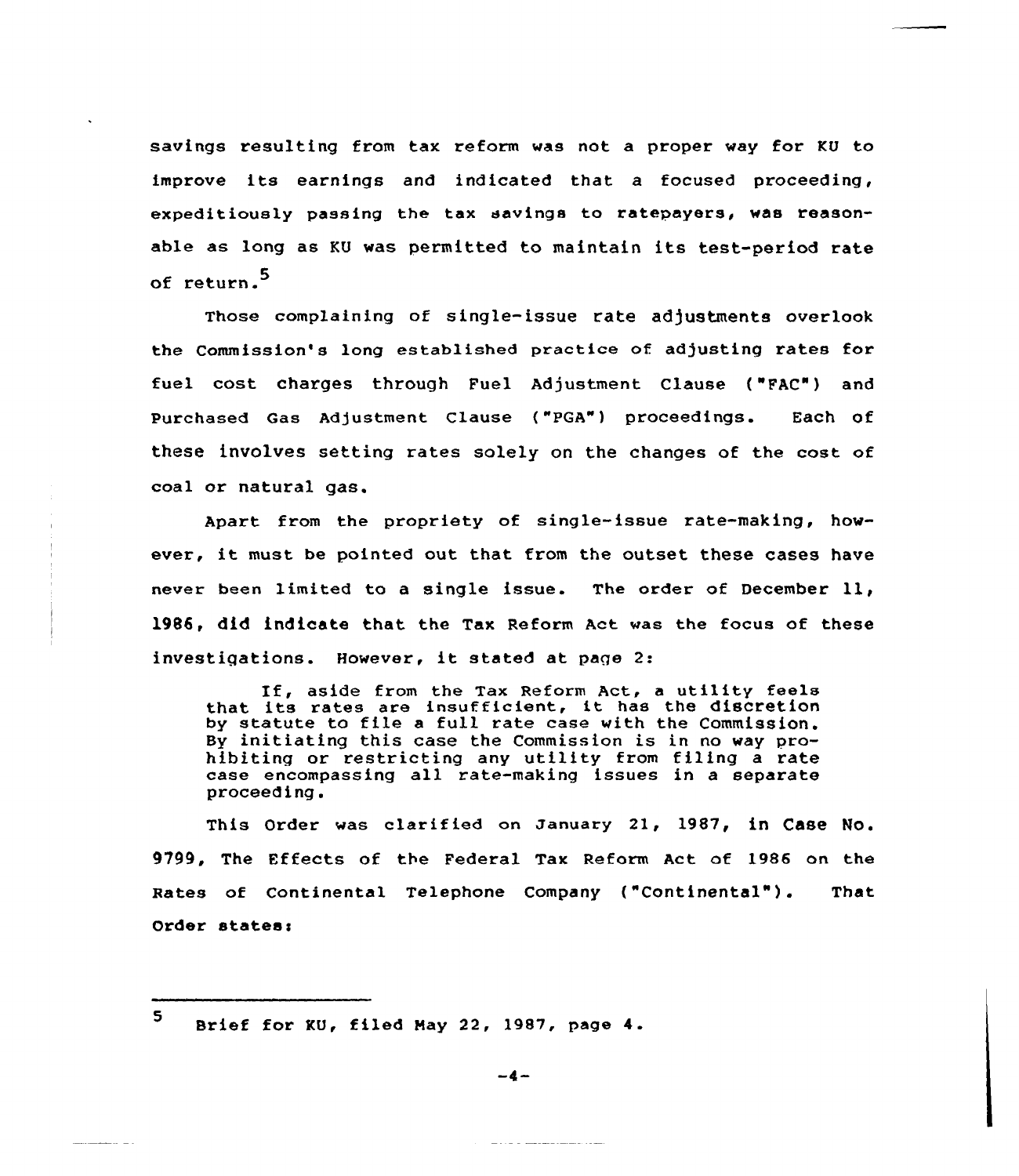Because of the breadth of this investigation and the number of parties involved, it is neceseary to categorize some information into a consistent, well-<br>defined scope. That scope is explained in the defined scope. That scope is explained in the<br>December 11, 1986, Order. The information as it relates to the specific changes occasioned by the Tax Reform Act should be filed as the December 11, 1986, Order<br>requires. The expected effects of those changes on The expected effects of those changes on rates should be filed as well. Simply because the commission deems certain information necessary, and deems it necessary to be filed in <sup>a</sup> particular format does not preclude the filing of other information a party believes is pertinent.

For these reasons, the Commission ORDERS that:

(1) All parties shall comply with the December 11, 1986, Order;

(2) Any party may file any additional information it deems relevant;

(3) Any party may file alternative proposals for the resolution of this investigation.

Thus, there is not, nor has there been, any limitation on any party filing additional information up to and including an adjustment of all rates. The commission focused its attention primarily on the Tax Reform Act because of the potentially extraordinary impact of this act on the finances and rates of utilities.

Federal income taxes are in one sense an assessment by the federal government on the utilities for their proportionate share of the federal government's budget. Under accepted regulatory rate-making practices, these federal income taxes are included as part of <sup>a</sup> utility'e expeneee that are used to establish rates. Thus, through the rate-making process, the utility can be thought. of as a collection agent for federal taxes and a conduit through which federal taxes are transferred from ratepayers to the federal government. Because the Tax Reform Act represents such a historic change in federal tax policy, the Commission determined that it was in the best interests of all concerned--utilities and rate-

 $-5-$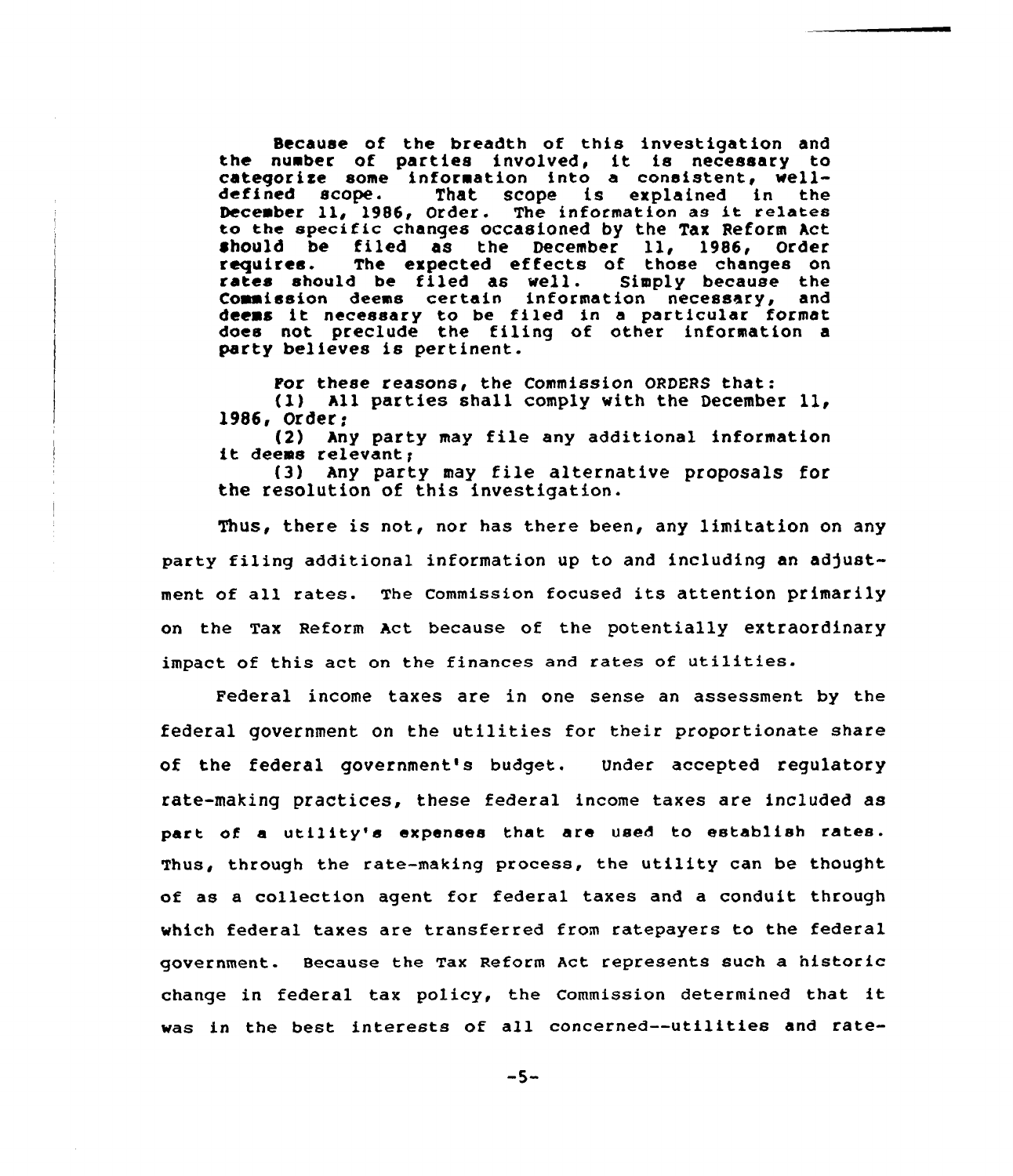payers alike--to reflect these tax changes in each company's rates as expeditiously as possible. For that reason, the initial concern was the reduction of the corporate tax rate from 46 percent to 34 percent and other relatively minor adjustments caused by the changes in the Federal Tax code. As we explained in our December ll, l986, Order:

First, it would be extremely cumbersome and expensive for the Commission to simultaneously initiate rate cases covering all utilities affected by this Order. Many utilities may not wish to incur the time-consuming and expensive task of preparing a complete rate case at this time. A proceeding that recognizes only the effects of the Tax Reform Act would minimize the time and expense of both the Commission and the utilities.

Secondly, the Commission does not view retaining the savings that result from tax reform as <sup>a</sup> proper way for a utility to improve its earnings. Likewise, if the Tax Reform Act should result in major cost increases, these costs should be recognized in rates expeditious- $1y...$ 

Finally, by initiating limited cases for every major utility, the expertise of all interested partie can be pooled to assure that a11 aspects of the Tax Reform Act are fairly reflected in utility rates.

In an effort to fairly reflect only the effects of the Tax Reform Act in the companies' rates, the Commission, to the extent possible, and with the acquiescence of the companies, narrowed the scope of the analysis. All quantifiable aspects of the revenue requirement effects of the Tax Reform Act have been considered, and therefore the rate adjustments ordered herein should have no effect on the utility's earnings.

In summary, the Tax Reform Act ie a unique and historic change in tax law that substantially affects the cost of providing utility service. The primary considerations in narrowing the

 $-6-$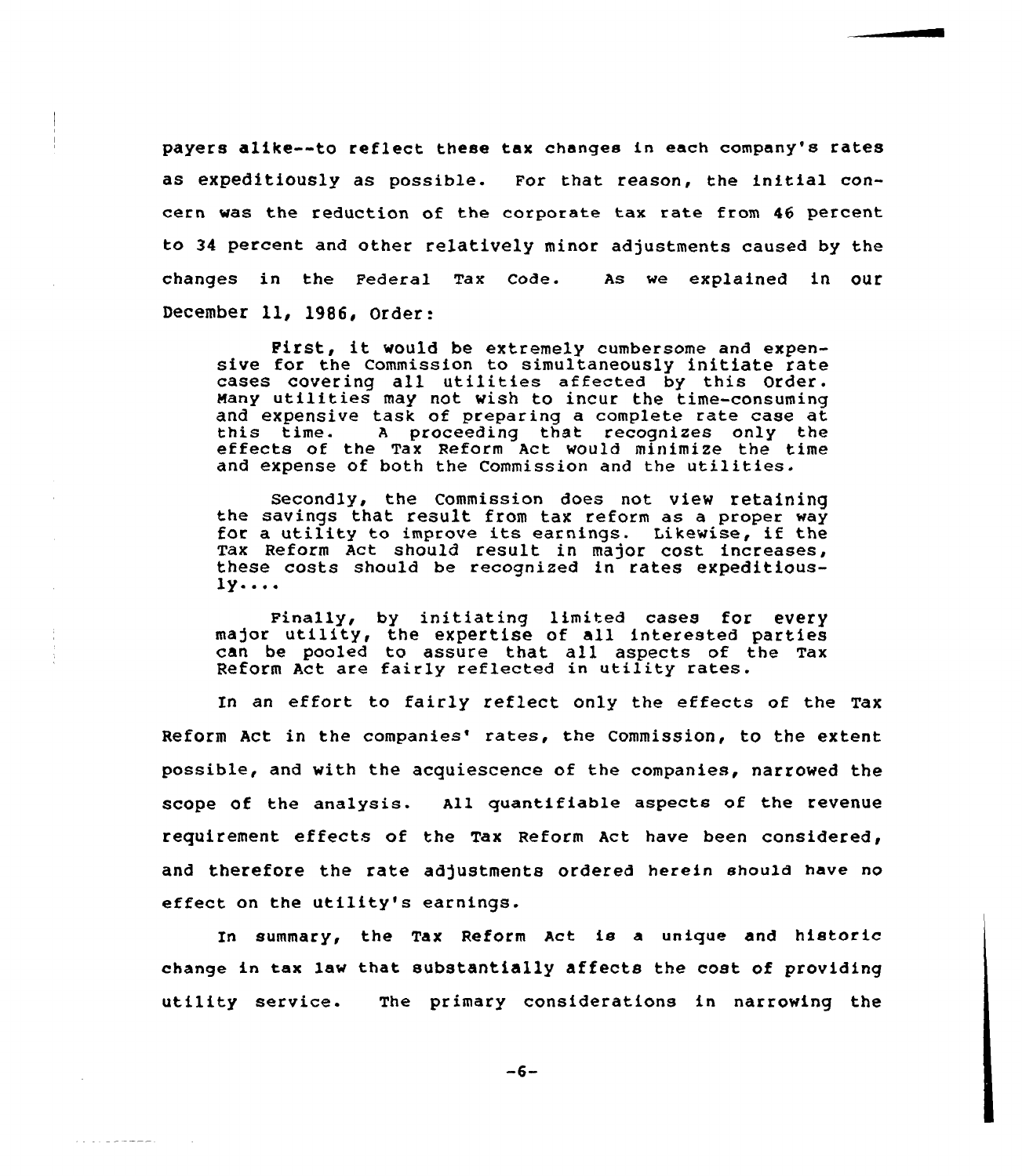scope of these proceedings were that: (1) the cost change generated by the Tax Reform Act was clearly beyond the control of the utility; (2) the cost change generated by the Tax Reform Act affected all major privately owned utilities in a similar manner) (3) the cost change generated by the Tax Reform Act had a major impact on the cost of service of utilities; and, (4) the cost change generated by the Tax Reform Act was effective at a specified date which was scheduled to occur quickly, requiring expeditious action on the part of the Commission.

For all of the reasons previously stated, the procedure used by the Commission is one that is efficient, reflective of sound regulatory methods, responsive to the substantive and procedural rights of all parties, and consistent with the jurisdiction of the Commission.

#### Burden of proof

Several utilities have suggested that the Commission bears the burden of proving the reasonableness of the rates that have been adjusted to reflect the effects of the Tax Reform Act. Continental, for example, cites KRB 278.430. However, this statute refers to appeals of Commission orders to circuit court. It obviously is not applicable to a proceeding before the Commission itself.

In its Order of December 11, 1986, the Commission on its own motion took the extraordinary step of establishing these investigations in response to the historic Tax Reform Act of 1986. There is no statute assigning a burden of proof in this type of special case. KRS 278.250 ie particularly noteworthy. After giving the

 $-7-$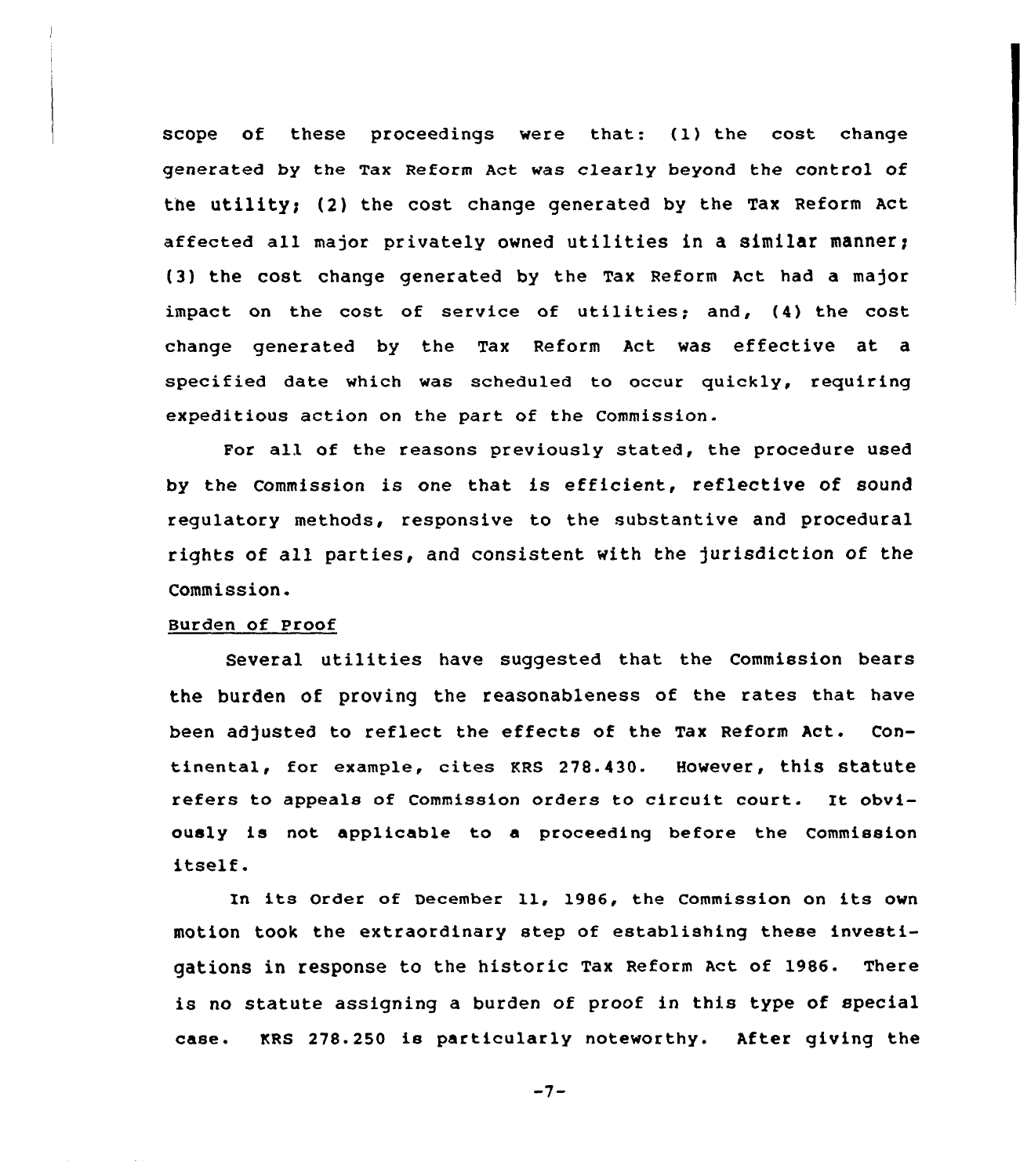parties a hearing and carefully reviewing the record, the Commission has determined the fair, just, and reasonable rates for each respective utility as prescribed by KRS 278.030. We believe that this procedure is consistent with our statutory responsibilities.

Retroactive Rates

Another issue that has been raised in these proceedings is the possibility of a retroactive change in rates. We have decided that the reduction in each utility's tax rate and the related adjustments will not be reflected in the utility's rates until July 2. 1987. Those rates will be charged for service rendered on and after July 2, 1987. Thus, the rates are entirely prospective, and the issue of retroactivity is moot.

### Testimony of URC

The URC filed testimony in each of these cases. However, its witness did not appear at the hearing and vas not subject to cross-examination. Several of the parties moved to strike URC's prefiled testimony. After considering the nature of the testimony filed by URC, the Commission will treat it as comment rather than evidence and weigh it accordingly.

# DETERMINATION OF THE IMPACT OF THE TAX REFORM ACT Excess Deferred Taxes

<sup>A</sup> reduction in the corporate tax rates results in an excess or surplus deferred tax reserve, since deferred taxes resulting from depreciation-related and non-depreciation-related tax timing differences were provided by ratepayers at a higher tax rate than the rate at which they vill be flowed back.

 $-8-$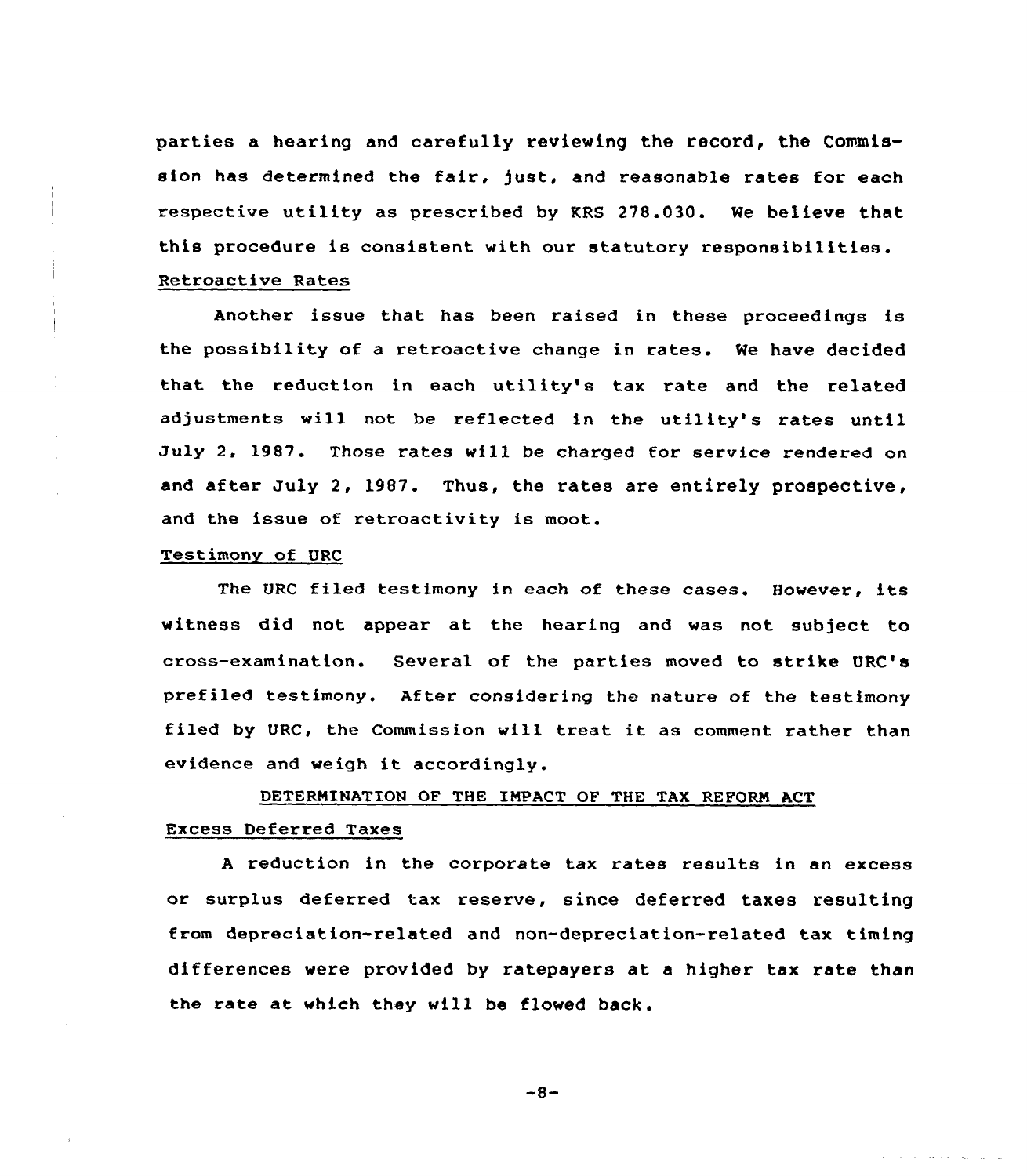On January 1, 1979, the federal corporate income tax rate decreased from <sup>48</sup> to <sup>46</sup> percent. Utilities, in general, flowed back deferred taxes at the new statutory tax rate, which resulted in an excess provision for deferred taxes. The Commission recognized the existence of these excess deferred taxes and in subsequent rate proceedings required that the excess be returned to the ratepayer over a 5-year amortization period.

The change in tax rates under the Tax Reform Act from 46 percent to 34 percent creates a substantial excess provision for deferred taxes. The Tax Reform Act requires that deferred taxes related to depreciation timing differences be flowed back no faster than under the "average-rate assumption method." Under this method an average rate is calculated and, as timing differences reverse, the accumulated deferred taxes are credited to income at the average rate, reducing the excess deferred taxes to zero over the remaining life of the property. Moreover, the Tax Reform Act provides that if <sup>a</sup> regulatory commission requires <sup>a</sup> more rapid reduction of the excess provision for deferred taxes, book depreciation must be used for tax purposes. The Tax Reform Act does not, however, have specific provisions for the excess deferred taxes that are not related to depreciation. Therefore, the excess deferred taxes have been generally characterized as "protected" (depreciation-related) and "unprotected" (not related to depreciation).

The treatment requested for the unprotected excess deferred taxes by the parties in these cases varies. The AG's witness has not recommended the flow back over an accelerated time period in

 $-9-$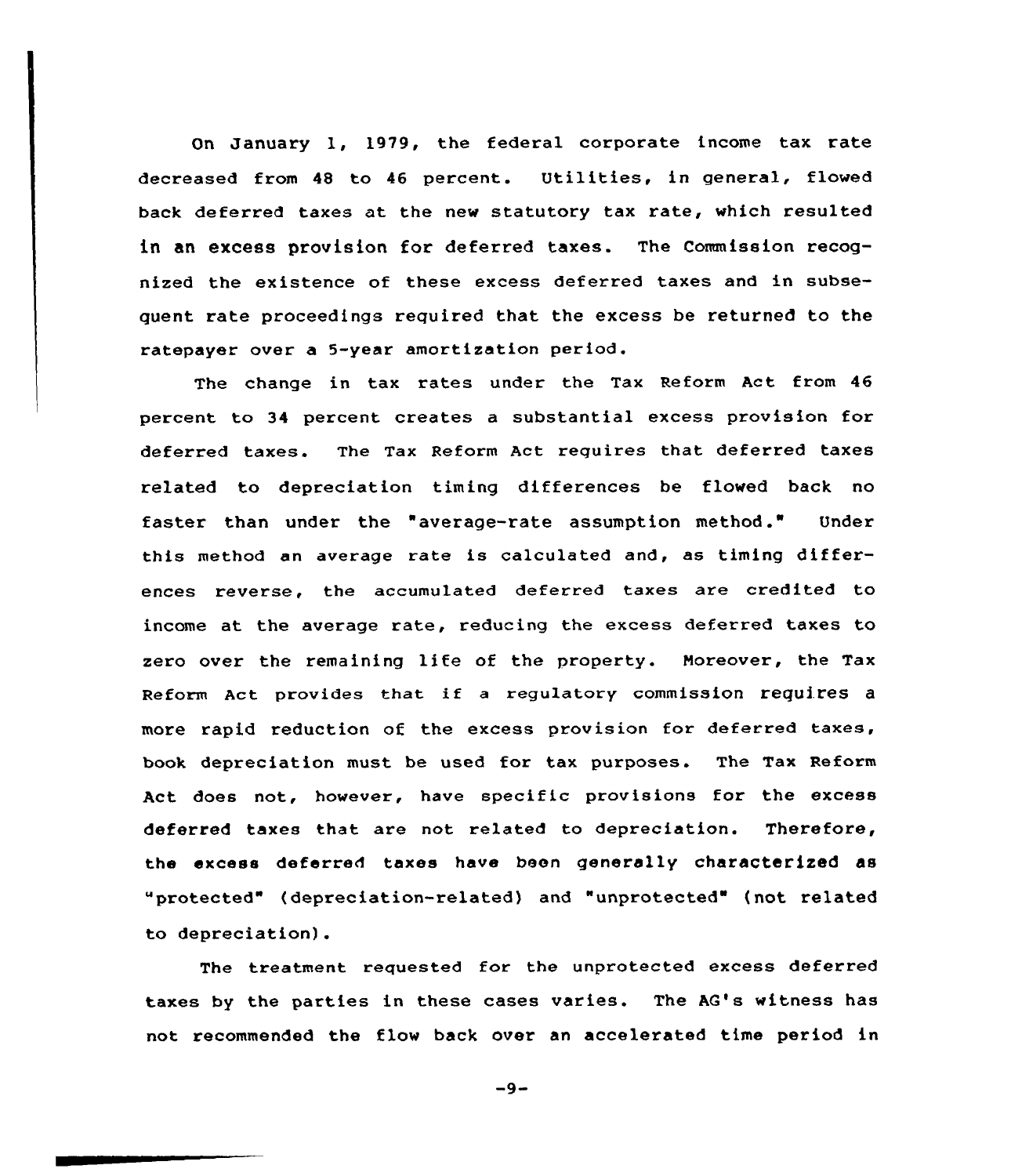these cases. Nr. DeWard stated that it would be more appropriate to consider this issue in a general rate proceeding. This would allow companies to retain those benefits to offset some of the negative impacts of the Tax Reform Act, such as reduced cash flow. The Commission recognizes the existence of the excess deferred taxes and is of the opinion that these taxes provided by ratepayers in previous years should be returned in an eguitable manner. Rovever, the various options for returning these benefits could not be fully explored vithin the context of this expedited proceeding. Therefore, the issue regarding accelerated amortization of excess deferred taxes will be considered in future general rate proceedings and not in the present, limited proceedtng.

The primary position taken by most utilities on this issue vas that deferred income taxes should be amortized, as timing differences reverse, using the tax rates in effect at the time they originated or using the average rate assumption method. Therefore, adjustments have been made to insure that deferred taxes resulting from timing differences that are reversing are included at the rate provided, as reguired under the Tax Reform Act.

#### Rate Base Adjustments

In addition to adjusting tax expense to reflect the reduction in the tax rate, most utilities involved in these proceedings have proposed that the effects on cash flow be recognized in determining the effect on revenue requirements. Two views have been advanced as to how cash flow requirements are increased by the Tax

 $-10-$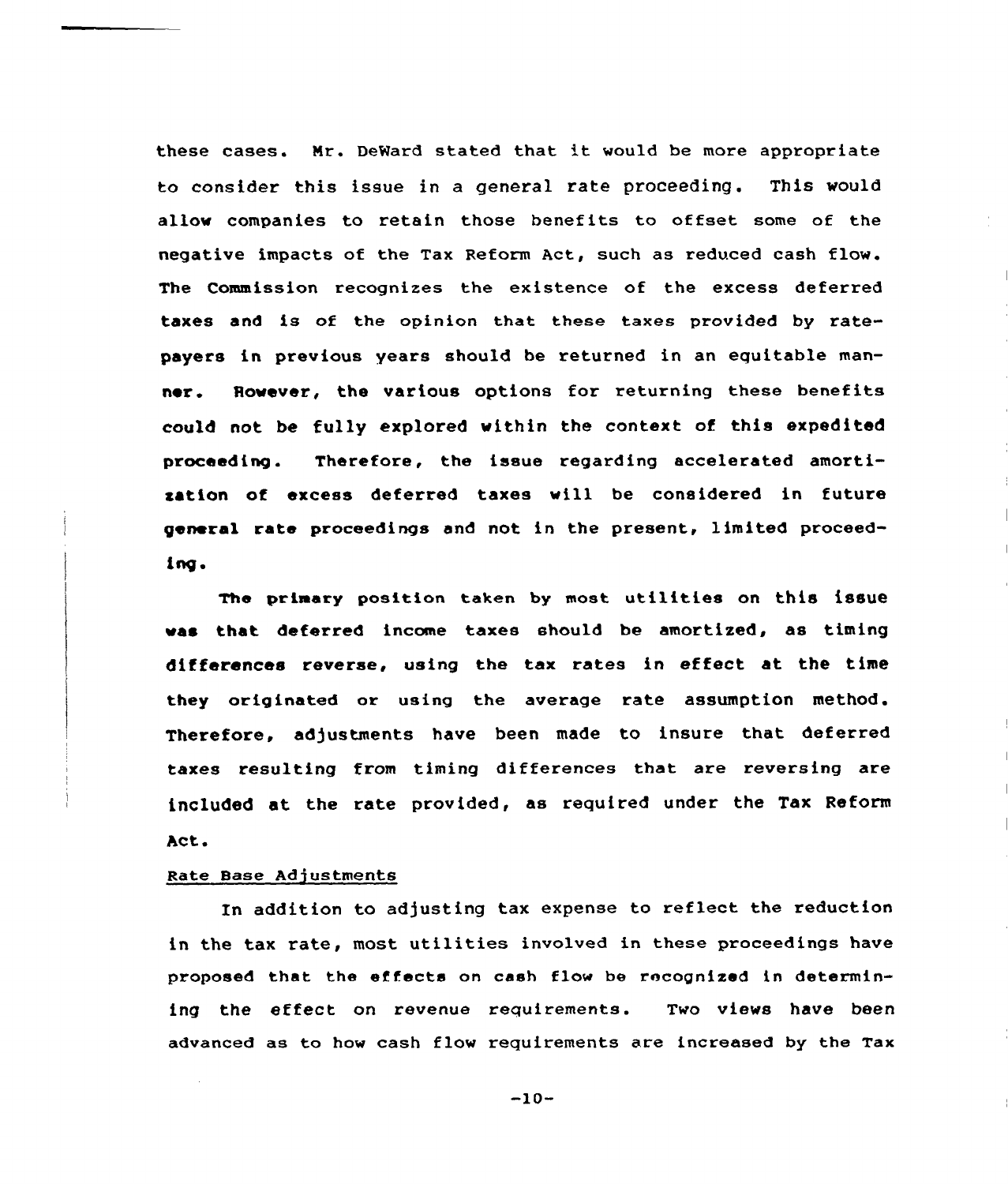Reform Act. The first is that rate base is increased due to the Tax Reform Act's reduction in temporary timing differences between the book and tax return income tax expense. This reduction in timing differences reduces deferred taxes. Since deferred taxes serve as <sup>a</sup> deduction from rate base, the effect is to increase rate base. The second view is that the Tax Reform Act results in <sup>a</sup> greater current tax liability and, consequently, additional cash flow requirements. This additional cash flow must be provided for in additional capital requirements that increase the overall cost of service.

In its determination, the Commission has not distinguished between these two viewpoints, and has generally allowed adjustments to reflect the level of additional cash flow reguirements it considers appropriate without regard to whether the result flows from a reduction in deferred taxes or an increase in capital requirements. The effect on revenue requirements is essentially the same.

The objective of the Commission in giving recognition to those aspects of the Tax Reform Act that affect capital requirements is to leave the company in the same earnings position as before the rate change in this case. <sup>A</sup> number of utilities, in determining the revenue requirements impact of the rate base adjustments, applied the rate of return granted in their last general rate case. The Commission finds this approach to be inappropriate. To apply the allowed return, where it is greater than the test-year actual return, to the incremental increase in rate base would result in improving the earnings position for the

—11-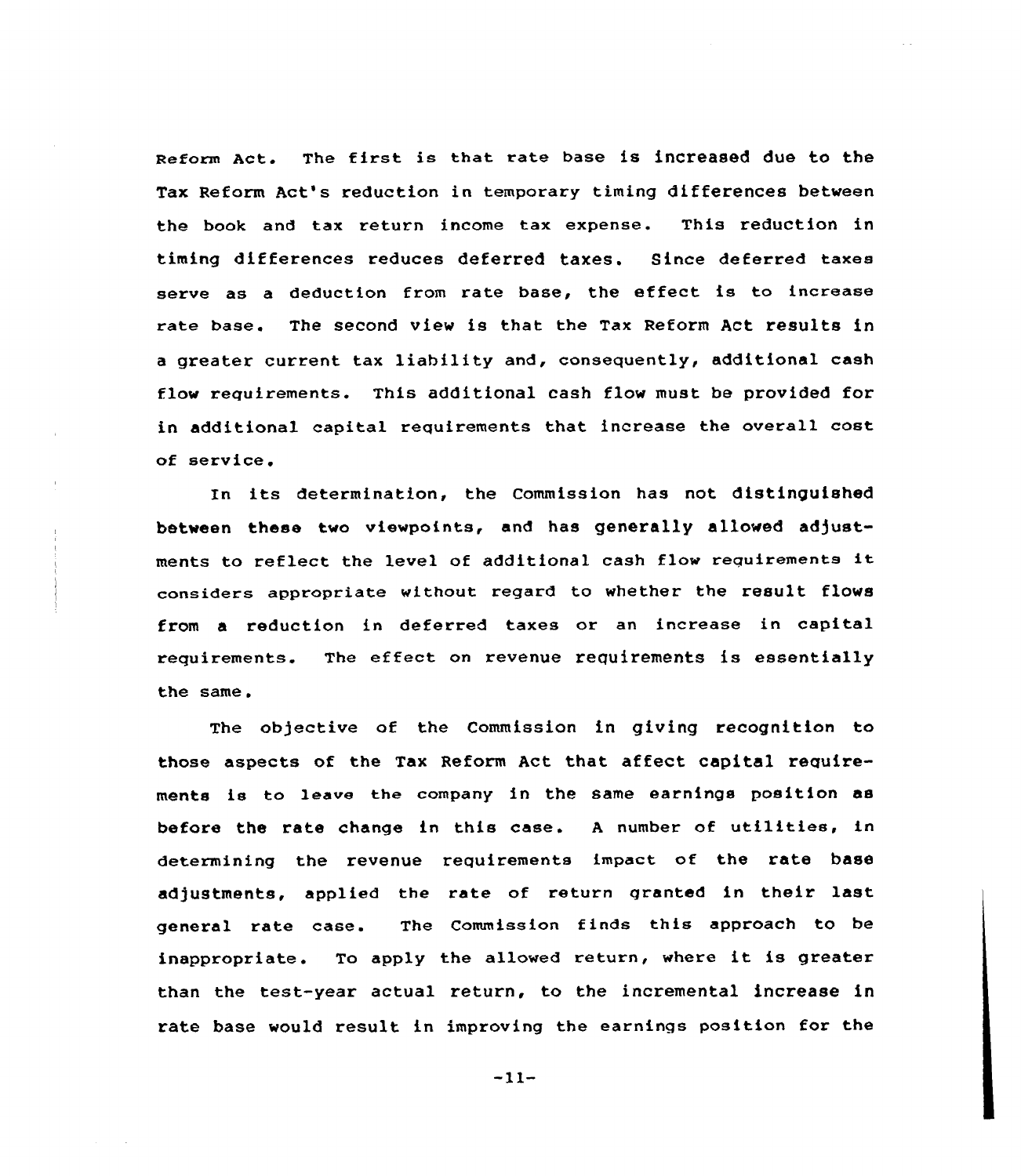utility with respect to return on rate base achieved prior to the implementation of the Tax Reform Act rate adjustment. The Commission, therefore, considers it more appropriate to use the testyear actual rate of return rather than the rate of return granted in the last rate case. This will maintain the company's rate of return at the test year level and will neither improve nor reduce the company's earnings position.

aaa aa

<sup>A</sup> number of adjustments were proposed by the various utilities as adjustments to rate base and cash flow. In evaluating the appropriateness of these adjustments, the Commission has concluded that adjustments which reflect changes resulting from the application of the Tax Reform Act to test year operations are acceptable. However, those adjustments that reflect the application of the Tax Reform Act to future operations are not. In other words, the Commission will not allow adjustments for those aspects of the Tax Reform Act which are dependent upon the addition of plant to the system. Such adjustments are beyond the end of the test year and relate to serving additional customers or growth in the system. In the absence of corresponding revenue and capitalization adjustments, the recognition of such post-test year adjustments would create a mismatch between revenue, capitalization, and rate base. The derivation of such revenue and capitalization adjustments are speculative in nature and not generally allowed by this Commission in rate cases. The Commission has, therefore, excluded from the determination of revenue requirements herein all adjustments which are affected by the Tax Reform Act on a posttest year basis.

—12-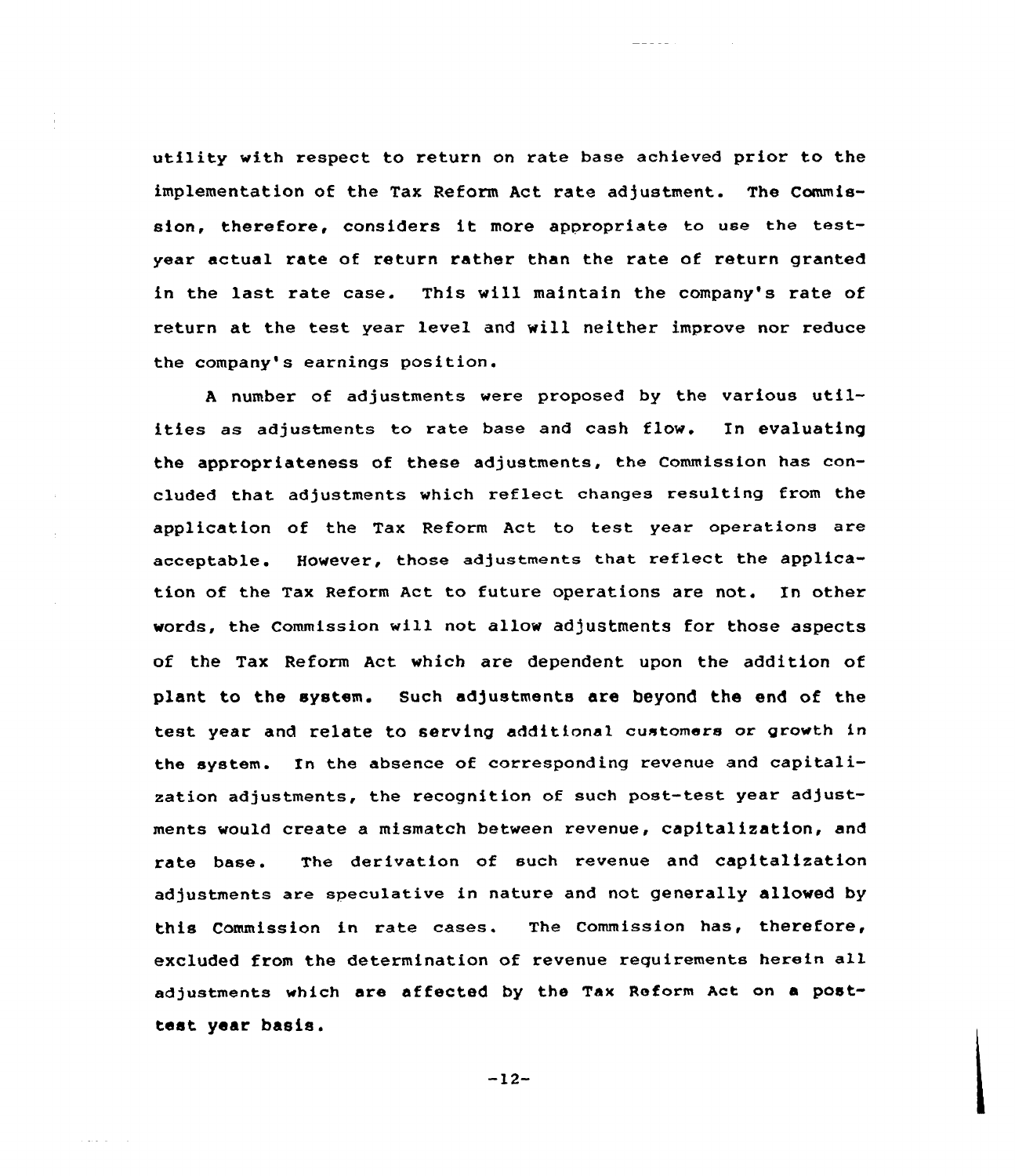Based upon the various ad justments proposed in one or more of these cases, following is a synopsis of the Commission's findings and determinations:

#### Rate Base Adjustments Allowed

The decrease in deferred taxes resulting from changes in the tax code relating to unbilled revenue, uncollectible accounts, certain business expenses, superfund taxes, and test-period investment tax credits ("ITC") has been included since it meets the criterion of being based upon the application of the Tax Reform Act to actual test year operations, is unrelated to plant growth, and does not create a mismatch between test-year rate base and pro forma revenues and capitalization.

### Rate Base Adjustments Disallowed

1. Depreciation Several utilities proposed to recognize the effect of the Tax Reform Act's new Modified Accelerated Cost Recovery System ("MACRS") on rate base. Generally, MACRS will result in lower depreciation expense per tax return, which results in a greater current tax liability in the future. HACRS did not become effective, however, until January 1, 1987, and is applicable only to property placed in service after that date. This is a post-test year occurrence for all utilities participating in these proceedings. As previously noted, the Commission finds it inappropriate to recognize such post-test period adjustments.

2. ITC Based Upon Future Plant Additions The Commission has disallowed proposed adjustments to recognize the loss of ITC on plant placed in service subsequent to the test year since the

 $-13-$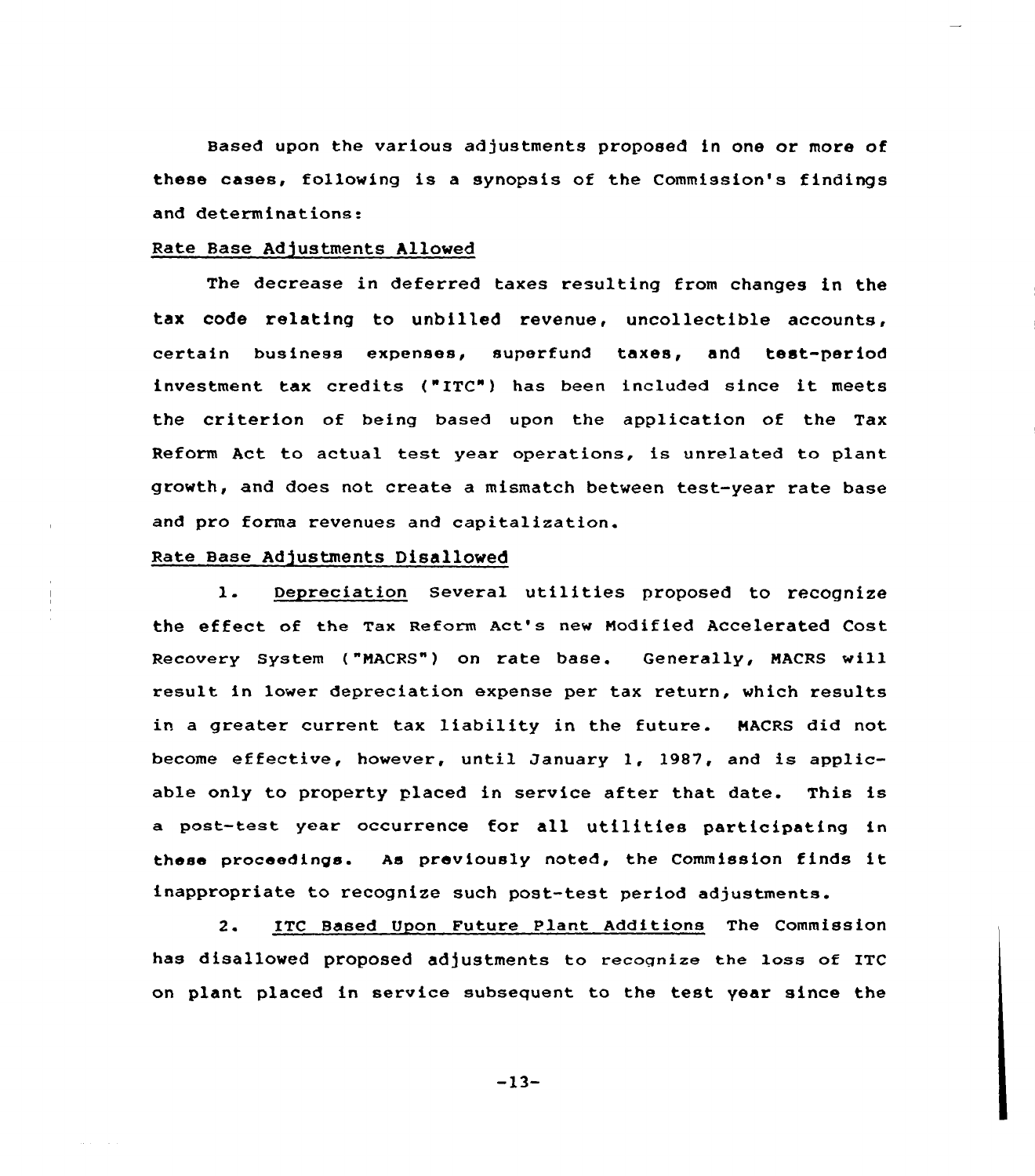inclusion of plant and capital associated with said ITCs is not generally allowed by the Commission for rate-making purposes.

3. Capitalized Overheads The Tax Reform Act's capitalization requirements for interest, pension and benefit costs, and so forth, are not effective until January 1, 1987, and thus will only pertain to construction after this date. Because of the post-test year nature of this adjustment, the Commission has not included these adjustments in this proceeding.

4. Contributions in Aid of Construction The Tax Reform Act provision requiring contributions to be included as taxable income on the tax return of the utility is not effective until January 1, 1987, and thus will relate only to post-test period construction. The Commission has, therefore, disallowed adjustments proposing to reflect loss of cash flow resulting from the taxability of contributions.

#### implementation Date

المستقل والوامر والواطرة

The Tax Reform Act, which reduces the top corporate tax rate to 34 percent, produces an effective tax rate for 1987 of 40 percent. This is the blended or average rate based on the current tax rate of <sup>46</sup> percent, which is in effect for the first <sup>6</sup> months of l987, and the <sup>34</sup> percent rate which becomes effective July 1, 1987. The current rates of moat utilities are based on the <sup>46</sup> percent tax rate which was in effect at the time the rates were set by the Commission. Therefore, since January 1, 1987, most utilities have charged rates based on a tax rate of <sup>46</sup> percent which is in excess of the 1987 blended rate of 40 percent.

 $-14-$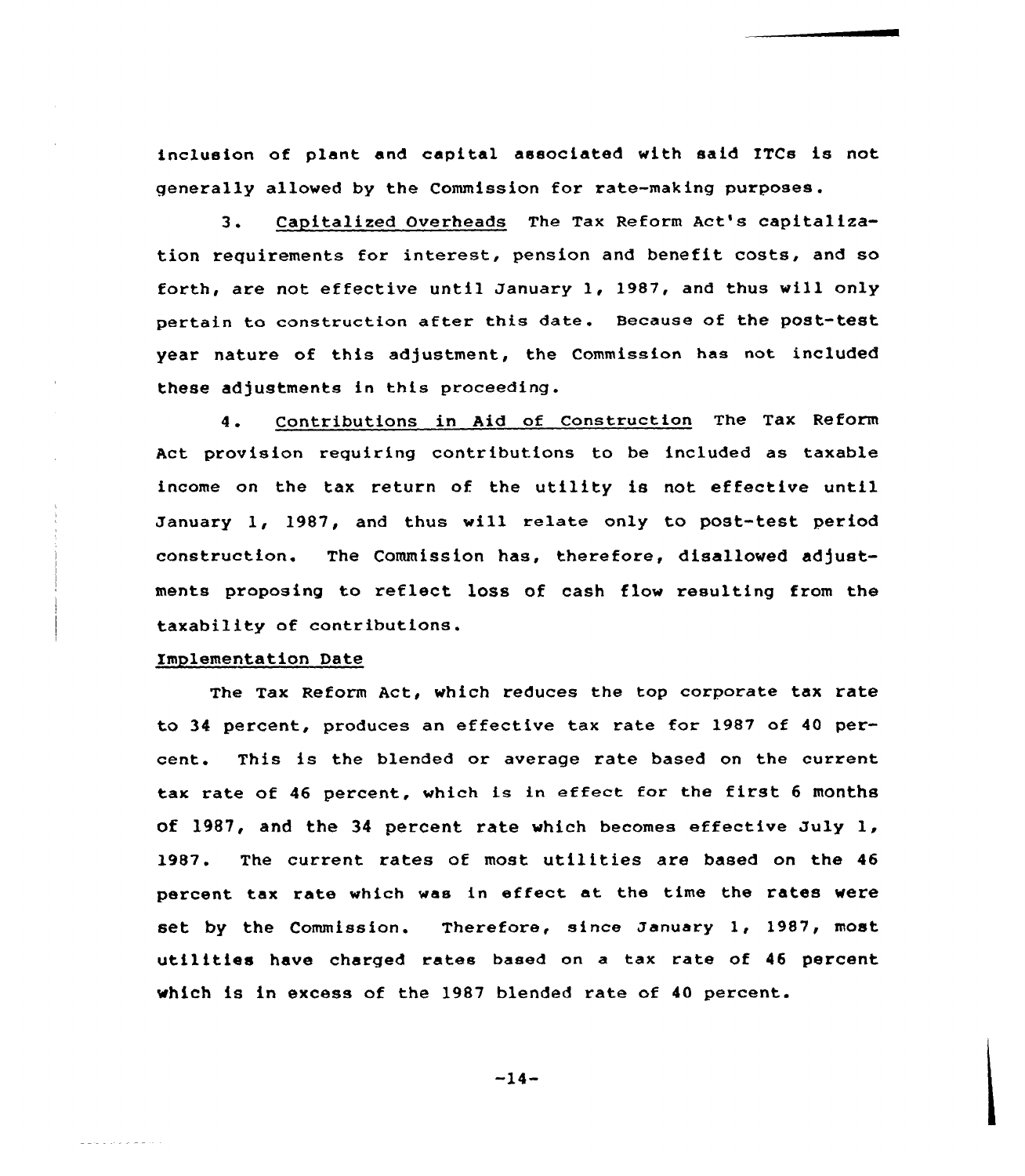Generally, in order to reflect the effects of the Tax Reform Act during 1987 and beyond, the Commission has two basic options: adjust rates retroactive to January 1, 1987, based on the 19S7 blended tax rate of <sup>40</sup> percent and adjust rates January 1, 1988, based on the 34 percent tax rate, or make one adjustment effective July 1, 1987, based on a 34 percent tax rate, to achieve the same overall effect. By this second approach, mast companies will have charged rates for the first half of 1987 based on a 4f percent tax rate and for the second half of 1987 based on a 34 percent tax rate. This will result in rates (and tax collections) for 1987 that equate to a blended tax rate of 40 percent.

In response to concerns of some utilities concerning the July 1, 1987, rate change, the Commission cites Section 15 of the Internal Revenue Code of 1986 which prescribes the method of computing taxes in 19S7 for calendar year taxpayers. That section requires that "tentative taxes" for 1987 be computed by applying both the 46 percent tax rate and the 34 percent tax rate to taxable income for the entire calendar year; and the tax for the calendar year shall then be the sum af each tentative tax in proportion to the nuaber of days in each 6-month period as compared to the nuaber of days in the entire taxable year.

The Commission is of the opinion that a one-time adjustment, based on a 34 percent tax rate, effective July 2, 1987, will meet the transitional reauirements of calendar year 1987 and achieve the Commission's goals for this proceeding as set out in its Order of December 11, 1986.

 $-15-$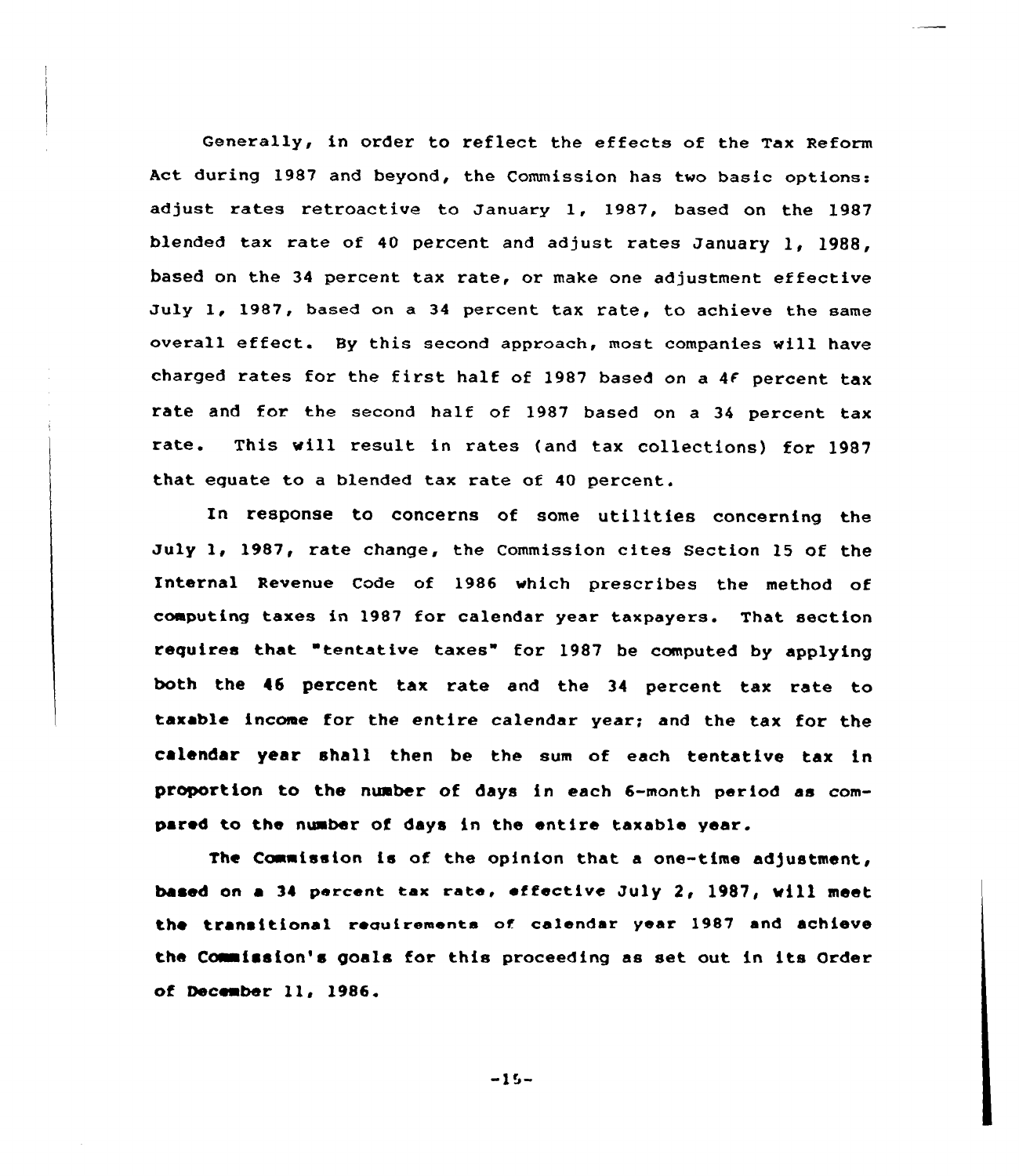### Revenue Requirements

Based on the tax rate reduction and the other Tax Reform Actrelated adjustments accepted herein, Kentucky Power's annual tax expense for rate-making purposes will decline by \$4,545,408, which in turn will increase operating income by the same \$4,545,408.

| Taxable Income       | \$40,820,903 |
|----------------------|--------------|
| MULTIPLY BY:         |              |
| Change in Tax Rates  |              |
| $(49.928 - 38.7858)$ | .11135<br>X. |
| REDUCTION IN TAXES   | \$4,545,408  |

In the above calculation the impact of the reversing tax timing differences is reflected in the tax reduction to conform with the requirements of the Tax Reform Act that the reversing timing differences be credited to income at the rate determined under the average rate assumption method. This is consistent with the position of Kentucky Power and of the AG.

To reflect the tax reduction in rates, it is necessary to apply a revenue conversion factor to determine the reduction in revenue requirements caused by the reduction in tax expense.

Kentucky Power proposed using a revenue conversion factor of 1.6372 based on the 34 percent federal tax rate. The Commission finds this factor, which also reflects state income taxes and an allowance for uncollectible accounts, to be an accurate and reasonable means of calculating the change in Kentucky Power's revenue requirements. The reduction in revenue requirements is calculated as follows:

 $-16-$ 

بفاعل والمستحدث والفا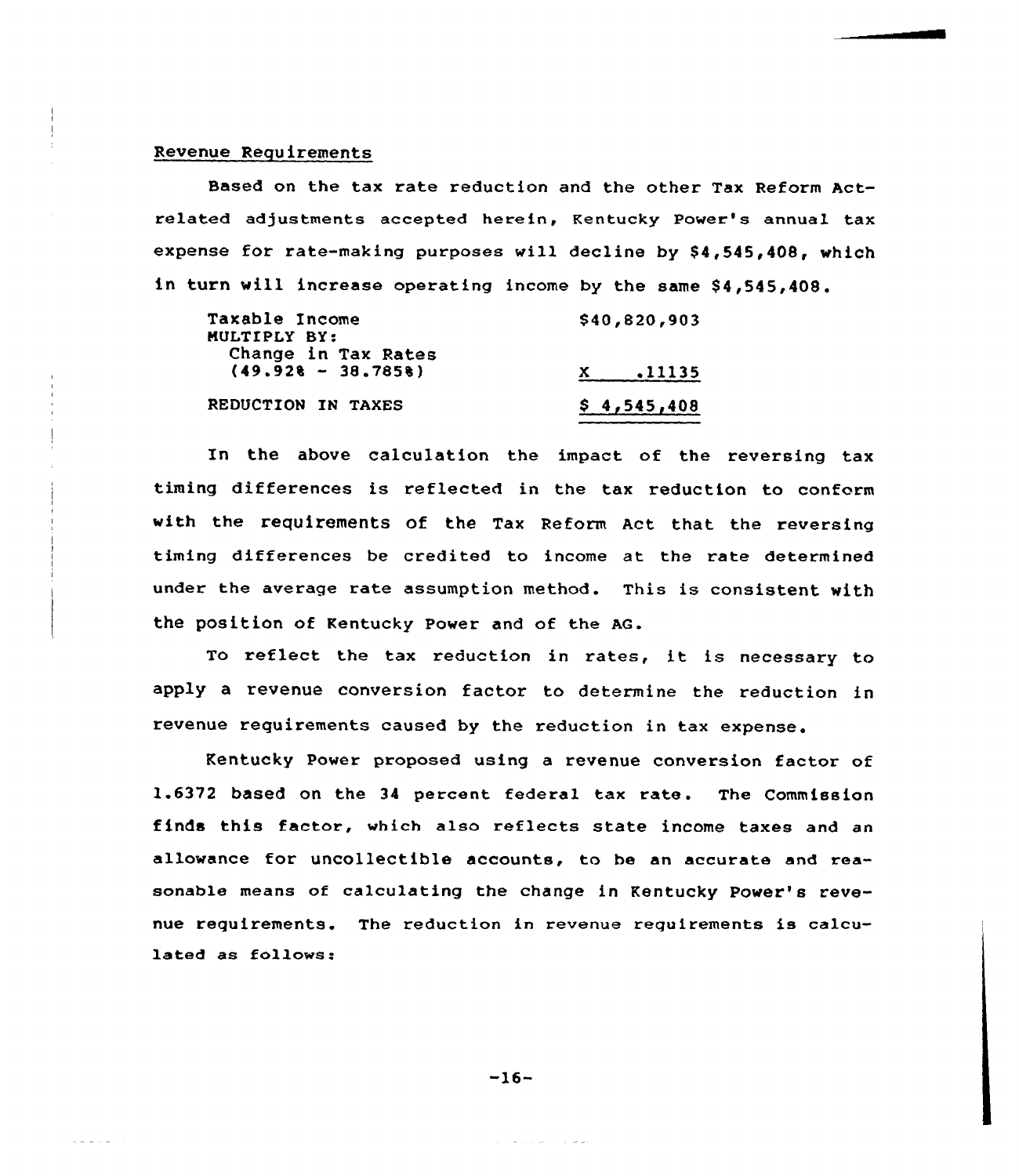| Reduction in Taxes<br>LESS:    | \$4,545,408   |
|--------------------------------|---------------|
| Commission 48/46% Reduction    | $<$ 306, 347> |
| Subtotal                       | \$4,239,061   |
| MULTIPLY BY:                   | $x = 1.6372$  |
| REVENUE REQUIREMENTS REDUCTION | \$6,940,191   |

In the above calculation, an adjustment has been allowed for the amortization of excess deferred federal income tax ordered by the Commission in Case No.  $8429^6$  to flow back excess deferred taxes related to the 1979 change in the federal tax rate from 48 percent to 46 percent, which is expiring.

Therefore, based on the tax rate reduction to 34 percent and the other Tax Reform Act-related changes which the Commission has accepted herein, Kentucky Power's annual revenue requirements decline by \$6,940,191. The reduction should flow the Tax Reform Act tax savings to Kentucky Power's ratepayers while having a neutral impact on its earnings. Such <sup>a</sup> result is consistent with the Commission's objectives as set out in its Order of December ll, 1986.

# Contributions in Aid of Construction and Customer Advances

The Tax Reform Act requires that any contributions received in aid of construction, or any other contribution by a customer or potential customer, to provide or encourage the provision of services to or for the benefit of the transferor be included as

<sup>6</sup> Case No. 8429, General Adjustment in Electric Rates of Kentucky Power Company, Final Order dated June 18, 1982.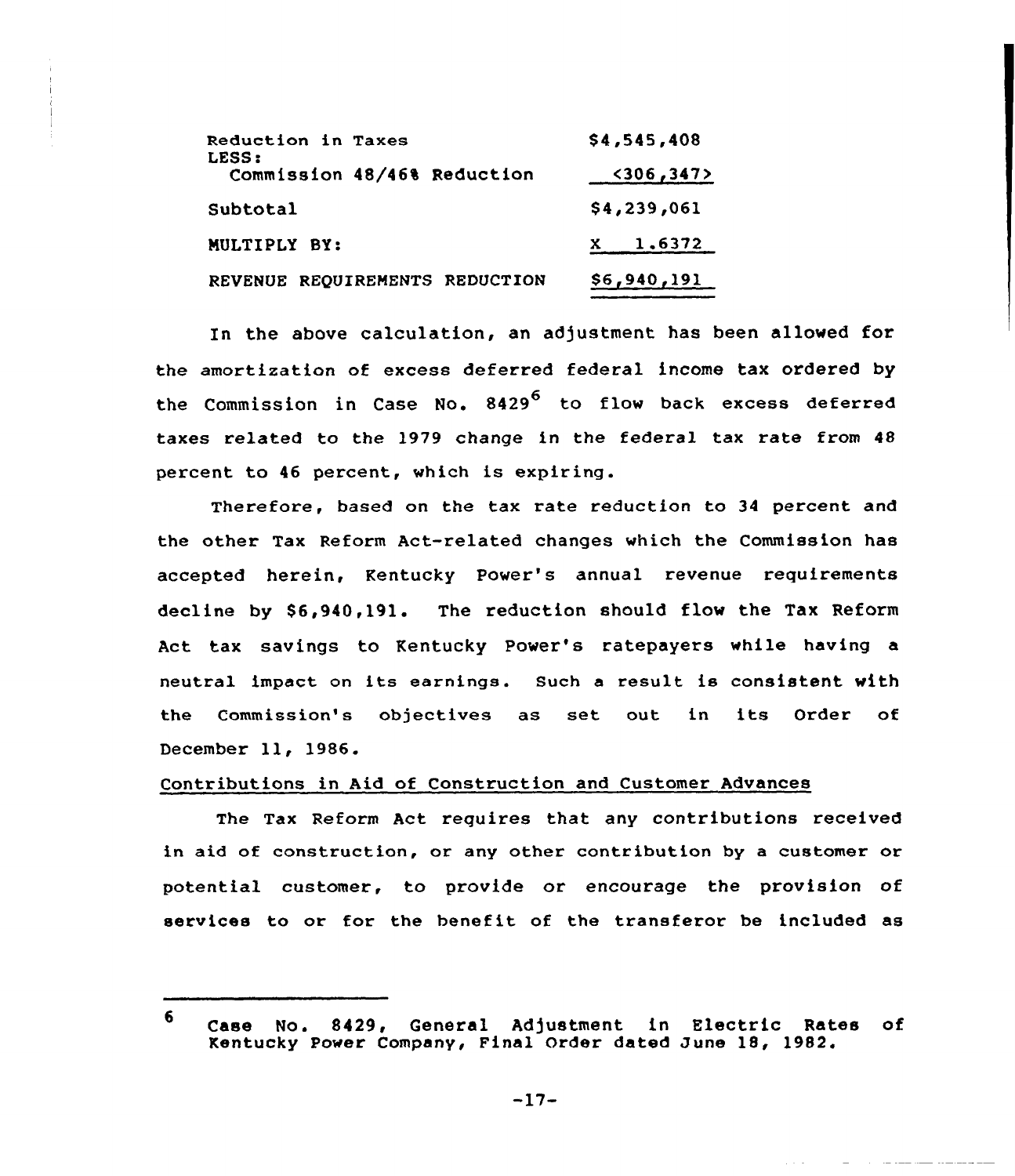taxable income.<sup>7</sup> On December 12, 1986, Kentucky-American Water Company ( "Kentucky-American" ) submitted a letter to the Commission wherein it proposed the following options for treatment of contributions and customer advances for construction:

- a. "No Refund" Option: Under this alternative the contributor would not be entitled to any potential refunds. The total amount contributed would be recorded as ordinary income for tax purposes and the associated tax would be recorded as a payable. Kentucky-American would supply the capital necessary for completion of the construction (construction cost - net contributions).
- b. "Refund" Option: Under this alternative the contributor would be entitled to the potential refund. The contribution would be increased to include federal income taxes and the total amount received would be recorded as ordinary income for tax purposes. The contributor would then be entitled to the potential refund of the entire contribution within the statutory time limit of 10 years.

Purther, Kentucky-American proposed that for contributions in aid of construction the no refund option be used for rate-making purposes.

<sup>7</sup> Explanation of Tax Reform Act of <sup>1986</sup> . commerce Clearing House, Inc., par. 1,670, page 486.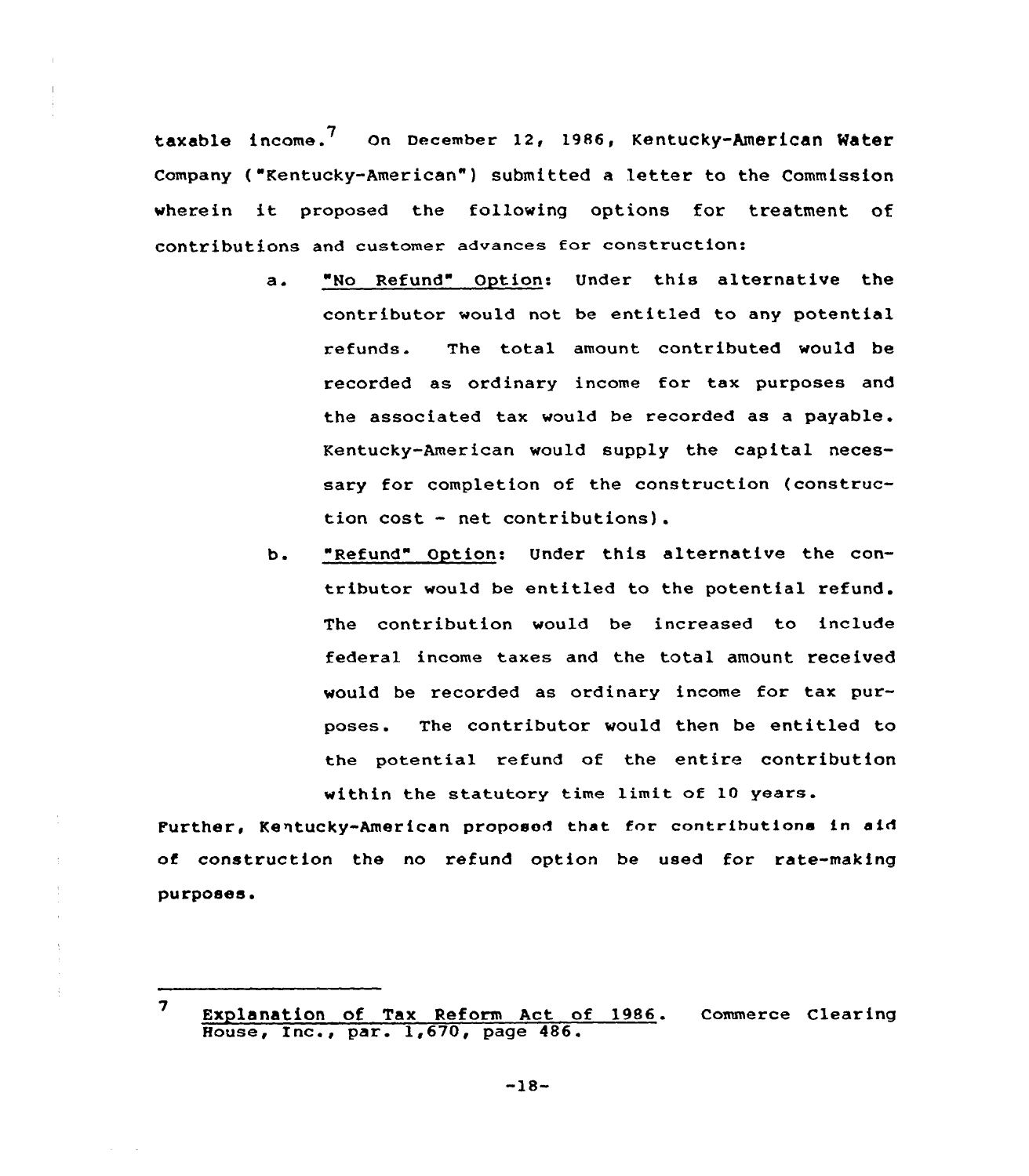After careful consideration of the information presented by Kentucky-American, the Commission is of the opinion that the refund option as proposed by Kentucky-American appears to be the most eguitable method of passing on the taxes related to contributions to both the utility and its general body of ratepayers, in that it will require the customers receiving the service to pay for the total cost of providing that service with the potential for future refunding. Further, the utility and its general body of ratepayers would be only obligated to contribute capital in the future as customers are added to the system and the benefits from those additions are received. Therefore, the Commission has chosen the refund option for use by Kentucky-American and for general applicability to all utilities.

The Commission recognizes that this policy is being established based solely on the evidence presented by Kentucky-American and is of the opinion that this matter should be investigated further in a separate proceeding. Therefore, the policy is being implemented on a temporary basis subject to the outcome of a formal investigation wherein all parties will be given the opportunity to submit evidence on this issue.

The treatment of contributions established herein will result in no revenue requirement impact on the utilities in these proceedings and, thus, no adjustment has been recognized.

### Rate Design

In the order establishing this case, the Commission suggested that the reduction in revenue resulting from the Tax Reform Act could be spread to consumers by a uniform reduction to all KNH

-19-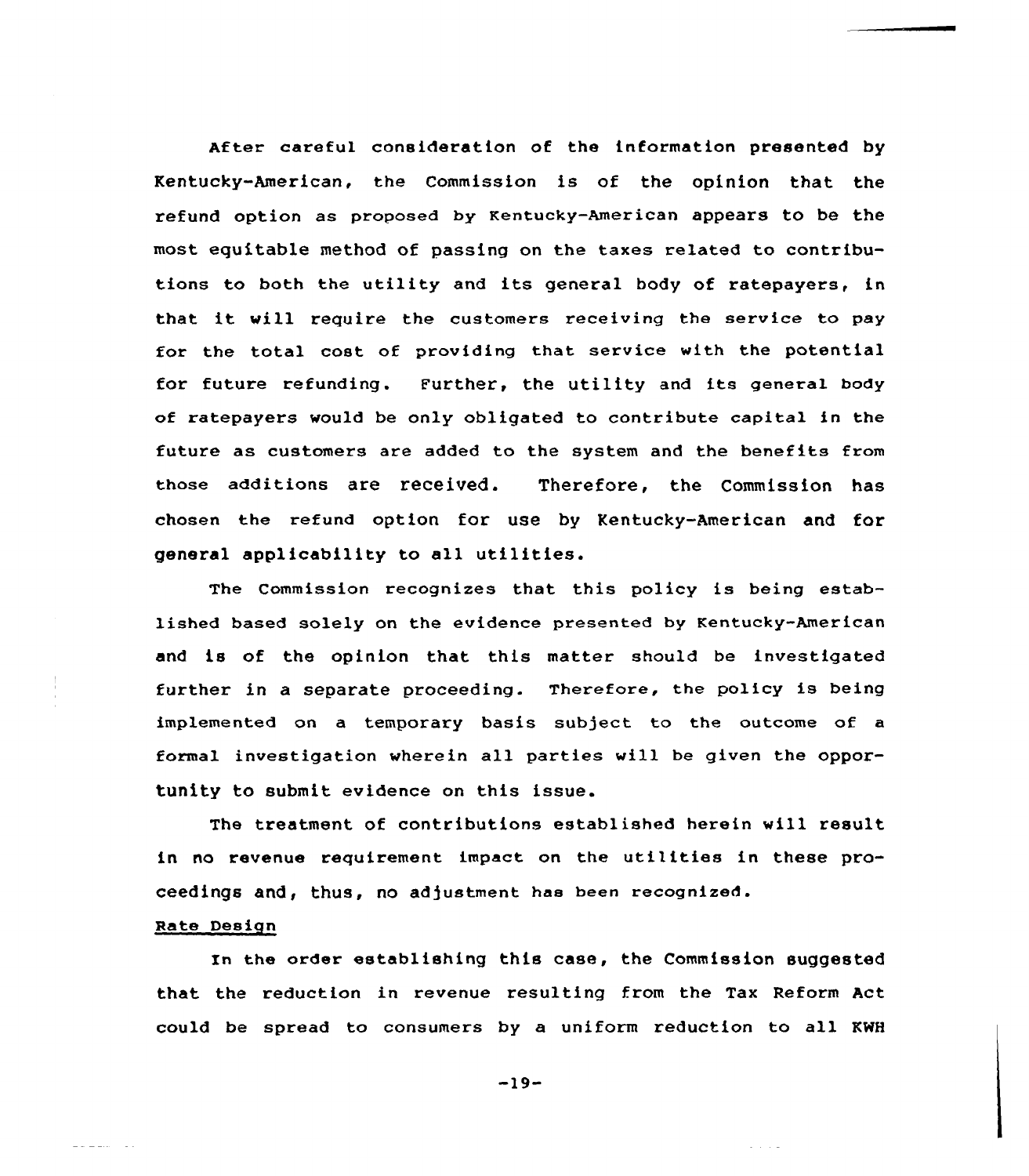charges. Kentucky Power has filed rates designed to flow through the revenue requirement reduction resulting from the Tax Reform Act on a uniform KNH basis. This method is equitable and achieves the intent of the Commission to conform with the rate design approved in the last rate case .

Kentucky Power's reduction factor of \$ .00144 per KWH was determined by dividing the revenue reduction of \$6,940,191 by KWH sales of 4,824,971,139.

#### Statutory Notice

The Commission has determined, as provided in KRS 278.180, that a notice period of less than 30 days is reasonable. The shorter notice period was required because the Tax Reform Act was passed by Congress in October 1986, with an effective date of January 1, 1987, which provided <sup>a</sup> relatively short time for the Commission to conduct investigatory proceedings and issue oxders implementing rates effective July 2, 1987, to reflect the 40 percent tax rate in utility rates for 1987 under the procedure established herein.

### SUMMARY

The Commission, after consideration of the evidence of record and being advised, is ot the opinion and finds that:

l. The Tax Reform Act results in <sup>a</sup> substantial cost savings to Kentucky Power and said cost savings should be flowed through to ratepayers in an equitable manner.

2. The unique characteristics and primary considerations of this proceeding that require narrowing its scope are: (1) the cost change generated by the Tax Reform Act was clearly beyond the

-20-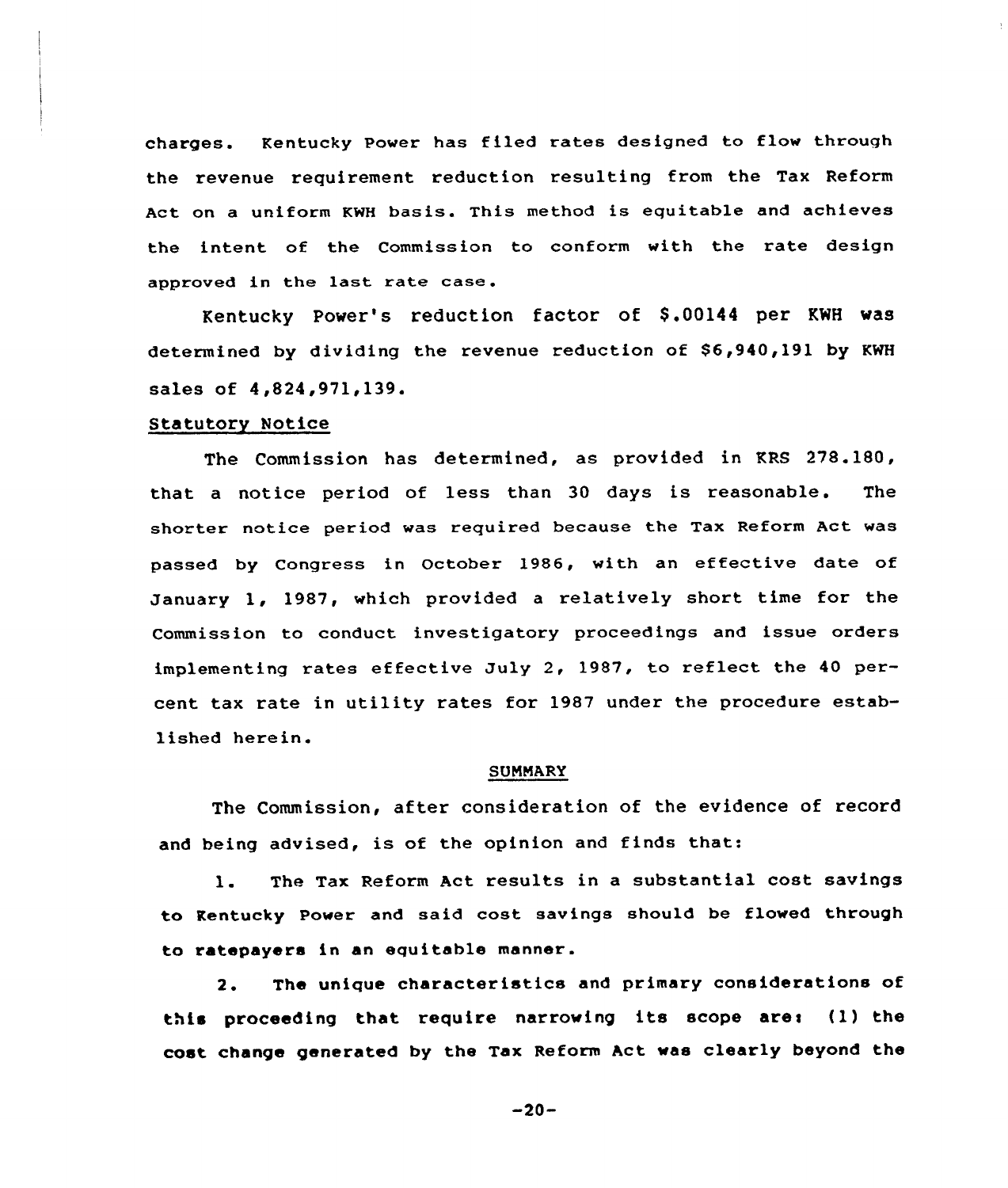control of the utility; (2) the cost change generated by the Tax Reform Act affected all major privately owned utilities in <sup>a</sup> similar manner; (3) the cost change generated by the Tax Reform Act had <sup>a</sup> major impact on the cost of service of utilities; and, (4) the cost change generated by the Tax Reform Act became effective at a specified date which required expeditious action on the part of the Commission.

3. The implementation procedure detailed herein is an equitable method for determining the adjustment in revenues required to reflect the 40 percent Federal Income Tax Rate in the rates of utilities for the calendar year 1987.

4. The existing rates of Kentucky Power are unreasonable inasmuch as they reflect <sup>a</sup> federal income tax provision that is no longer in effect.

5. The adjustment to rates prescribed herein has no affect on the earnings of Kentucky Power after recognition of the cost savings resulting from the Tax Reform Act, and consequently said rate adjustment is fair, just, and reasonable.

IT IS THEREFORE ORDERED that:

The motion to strike the testimony of Mr. Kinloch is  $1.$ denied.

 $2$ . All other motions not specifically addressed are denied.

 $3$ . The rates in Appendix <sup>A</sup> are the approved rates for service rendered on and after July 2, 1987.

4. Revised tariffs reflecting the rates set out in Appendix <sup>A</sup> shall be filed within 39 days from the date of this Order.

 $-21-$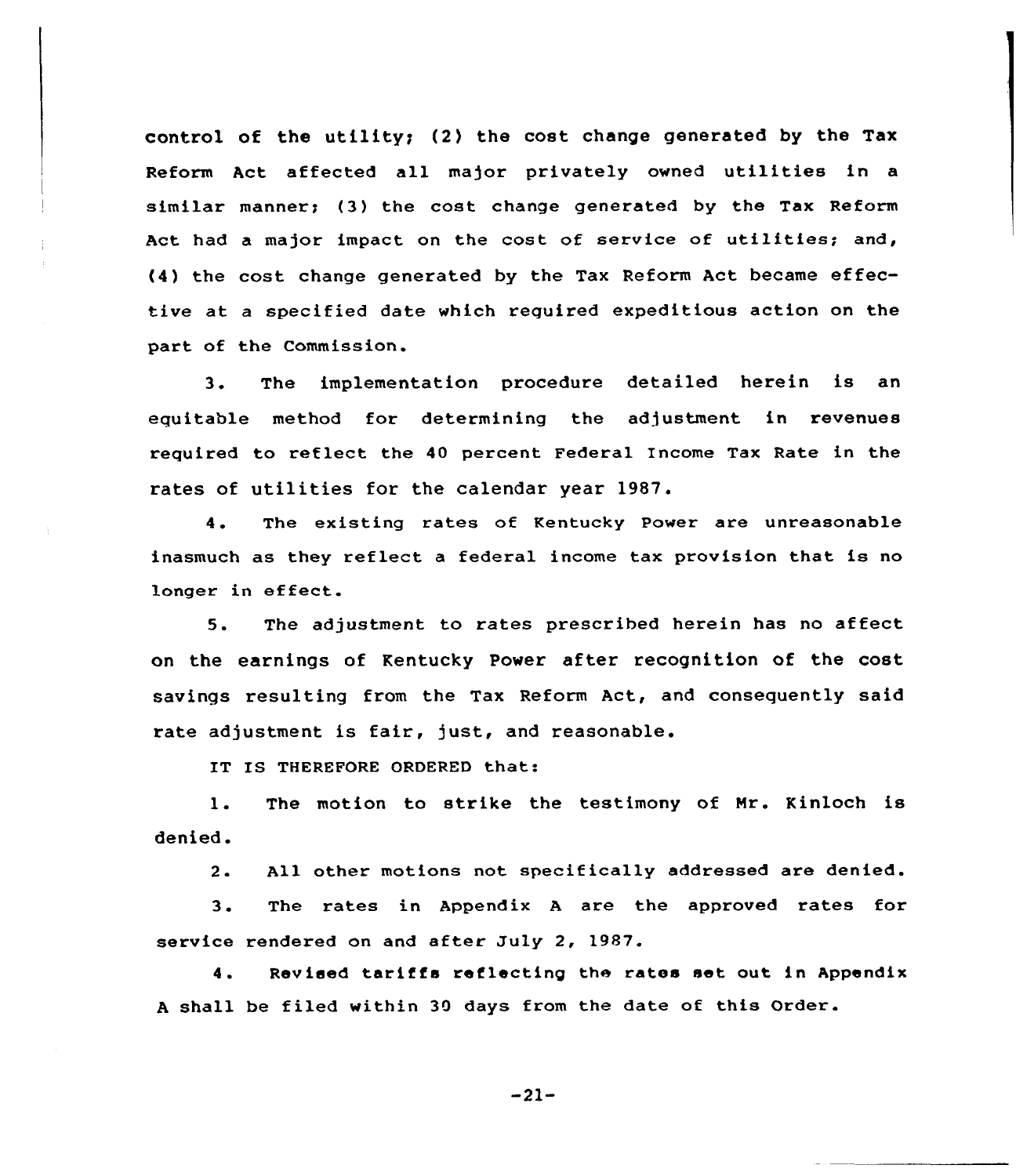5. Revised tariffs reflecting the Commission's policy on the treatment of taxes associated with contributions in aid of construction shall be filed within 30 days from the date of this Order.

Done at Frankfort, Kentucky, this 11th day of June, 1987.

PUBLIC SERVICE COHNISSION

Ruilard D. Hemangh Vice-Chairman

111.02 nissioner

ATTEST <sup>s</sup>

 $\label{eq:1} \mathcal{L}(\omega) = \omega(\omega) \left( \left( \begin{array}{cc} 1 & \omega & \omega \\ \omega & 1 & \omega \end{array} \right) \right) \quad \text{and} \quad \mathcal{L}(\omega) = \left( \begin{array}{cc} 1 & \omega & \omega \\ \omega & 1 & \omega \end{array} \right) \,.$ 

Executive Director

 $\alpha$  is a constraint for  $\alpha$  . Then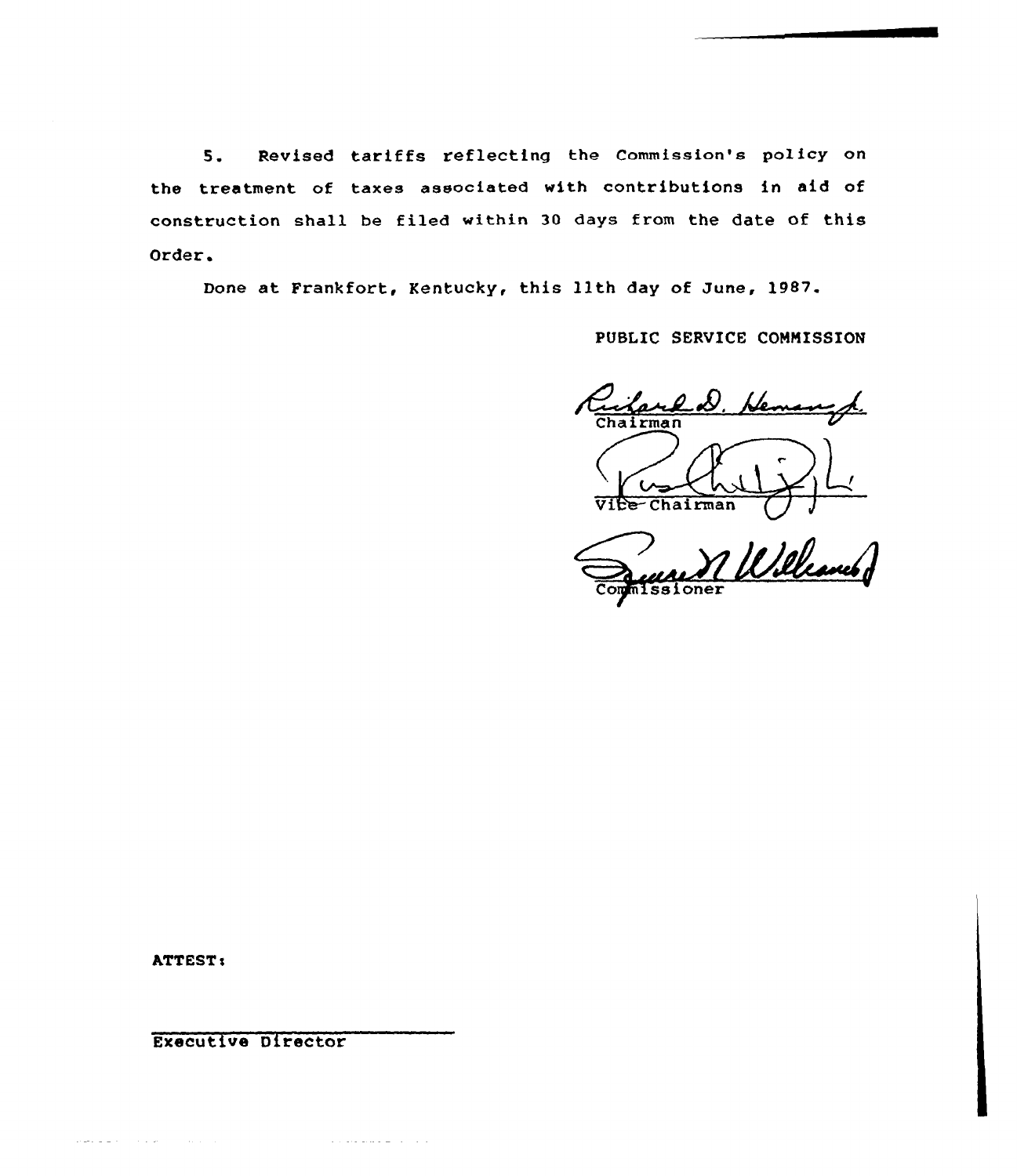### APPENDIX <sup>A</sup> APPENDIX TO AN ORDER OF THE KENTUCKY PUBLIC SERVICE COMMISSION IN CASE NO. 9779 DATED June 11, 1987.

The following rates and charges are prescribed for the customers in the area served by Kentucky Power Company. All other rates and charges not specifically mentioned herein shall remain the same as those in effect under authority of this Commission prior to the effective date of this Order.

# TARIFF R. S. (Residential Service)

RATE:

| Service Charge |  | $$4.25$ per month |  |
|----------------|--|-------------------|--|
| Dharau Charac  |  |                   |  |

| <u>Energy Charge</u>    |  |  |                            |                        |  |
|-------------------------|--|--|----------------------------|------------------------|--|
| First 500 KWH per month |  |  |                            | $5.161$ g per KWH      |  |
|                         |  |  | All Over 500 KWH per month | 4.487 $\notin$ per KWH |  |

# TARIFF  $RS$  -  $LM$  -  $TOD$ (Residential Load Nanaqement Time-of-Day Electric Service Schedule3

### RATE:

 $\omega = \omega = \omega/\omega$ 

For the service provided under this Tariff, the rate shall<br>be: Service Charge: Energy Charge. All KWH used durin on-peak billing period 7.017 per KWH All KWH used during off-peak billing period 2.6034 per KWH\$ 6.75 per month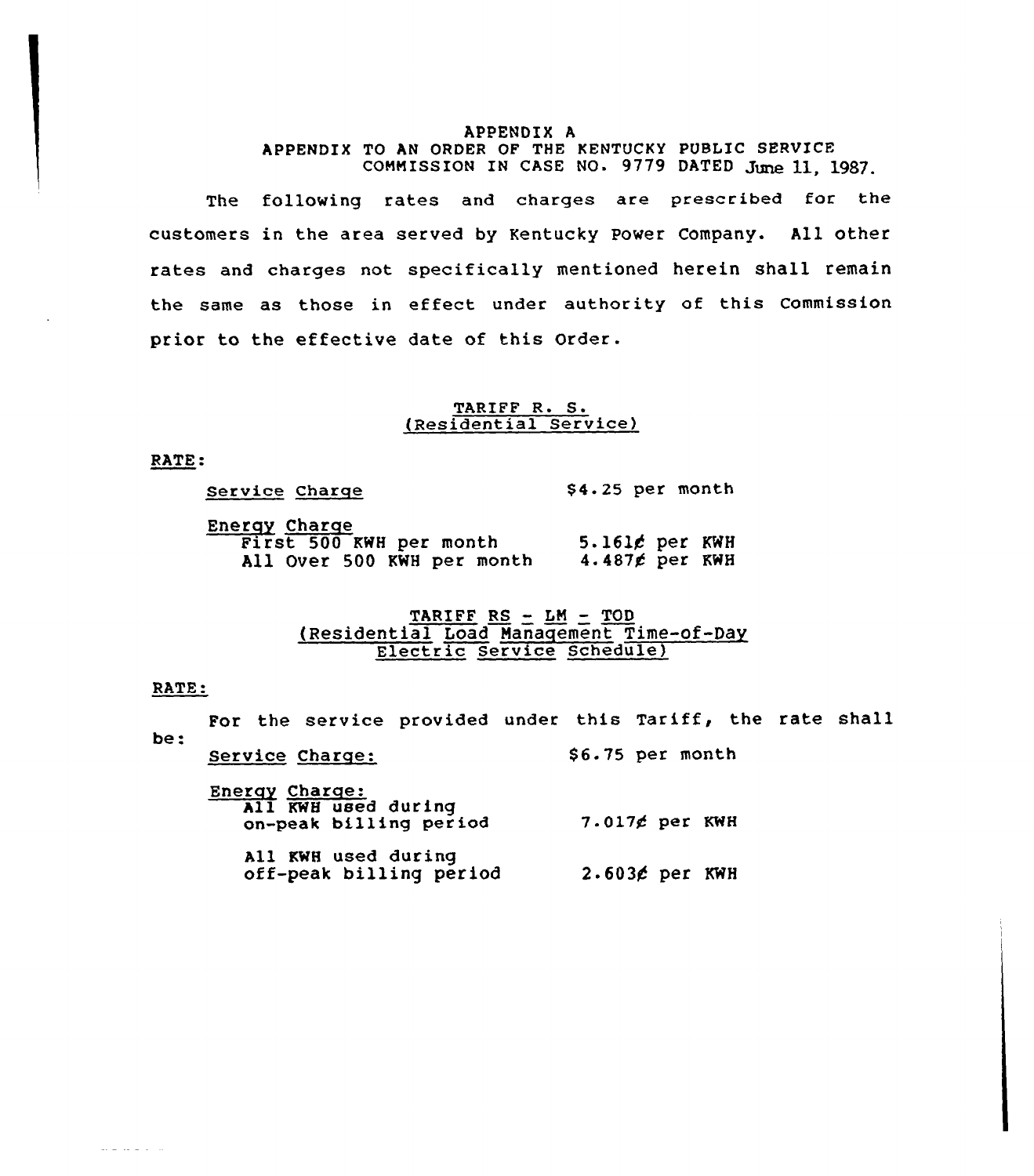# TARIFF G. S. (General Service)

# RATE:

For Capacity Requirements Less Than 5 KW:

| Service Charge:                                                         | \$9.85 per month                   |
|-------------------------------------------------------------------------|------------------------------------|
| Energy Charge:<br>First 500 KWH per month<br>All over 500 KWH per month | 6.401¢ per KWH<br>$3.925f$ per KWH |

Monthly Minimum Charge: \$9.85

For Capacity Requirements of <sup>5</sup> KW and Above:

|                                                                          |         | Delivery Voltage<br>Below 2.4 KV 2.4 KV and Above |
|--------------------------------------------------------------------------|---------|---------------------------------------------------|
|                                                                          |         |                                                   |
| Service Charge per Month:                                                | \$10.80 | \$16.20                                           |
| Demand Charge per KW:                                                    | \$1.00  | \$1.00                                            |
| Energy Charge:<br>KWH equal to 200 times KW<br>of monthly billing demand | 5.312c  | 4.809 <sub>c</sub>                                |
| KWH in excess of 200 times<br>KW of monthly billing<br>demand            | 4.432c  | 4.207 <sub>c</sub>                                |

LOAD MANAGEMENT TINE-OF-DAY PROVISION:

# RATE:

| Service Charge:       | \$3.00 per customer per month                           |
|-----------------------|---------------------------------------------------------|
| <b>Energy Charge:</b> | 7.524¢ per KWH for all KWH<br>consumed on-peak          |
|                       | $3.007$ $\ell$ per KWH for all KWH<br>consumed off-peak |

SPECIAL TARIFF PROVISION FOR RECREATIONAL LIGHTING SERVICE: RATE:

| Service Charge: | $$10.80$ per month |
|-----------------|--------------------|
| Energy Charge:  | $5.241$ ¢ per KWH  |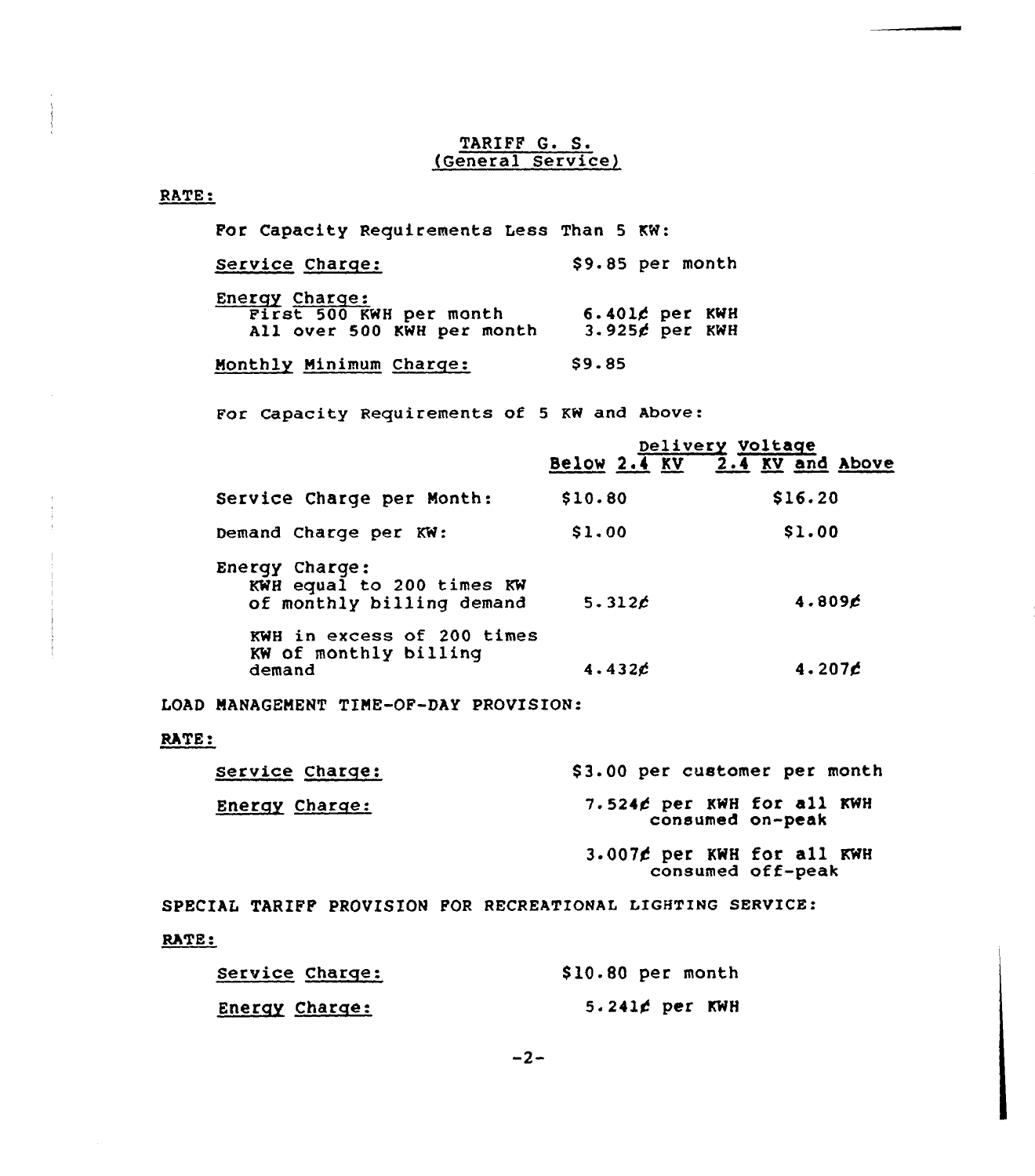# TARIFF L. G. S. (Large General Service)

RATE:

|                          | Delivery Voltage |                        |                     |
|--------------------------|------------------|------------------------|---------------------|
|                          | Under<br>2.4 KV  | $2.4$ KV-<br>$12.5$ KV | $34.5$ KV-<br>69 KV |
| Service Charge per month | \$85.00          | \$127.50               | \$535.50            |
| Demand Charge per KVA    | \$2.75           | \$2.75                 | \$2.75              |
| Energy Charge per KWH    | 4.124c           | 3.465 $\epsilon$       | 2.940               |

### TARIPF Q.P. (Quantity power)

# RATE:

|                                      |          | Delivery Voltage           |                |
|--------------------------------------|----------|----------------------------|----------------|
|                                      |          | $2.4$ KV- $34.5$ KV- Above |                |
|                                      | 12.5 KV  | 69 KV                      | 69 KV          |
| Service Charge per month             | \$276.00 | \$662.00                   | \$1,353.00     |
| Demand Charge per KW                 | \$8.57   | \$7.80                     | \$7.22         |
| Energy Charge per KWH                | 1.865g   | 1.824                      | $1.803$ g      |
| Reactive Demand Charge:              |          |                            |                |
| For each kilovar of lagging reactive |          |                            |                |
| demand in excess of 50% of the KW of |          |                            |                |
| monthly billing demand               |          |                            | \$.49 per KVAR |

# TARIFF O. L. (Outdoor Lighting)

# MONTHLY RATE:

 $\mathbb T$ 

A. OVERHEAD LIGHTING SERVICE

| 1. High Pressure Sodium    |                  |  |
|----------------------------|------------------|--|
| 100 watts $(9,500$ Lumens) | \$5.04 per lamp  |  |
| 200 watts (22,000 Lumens)  | $$7.62$ per lamp |  |

 $-3-$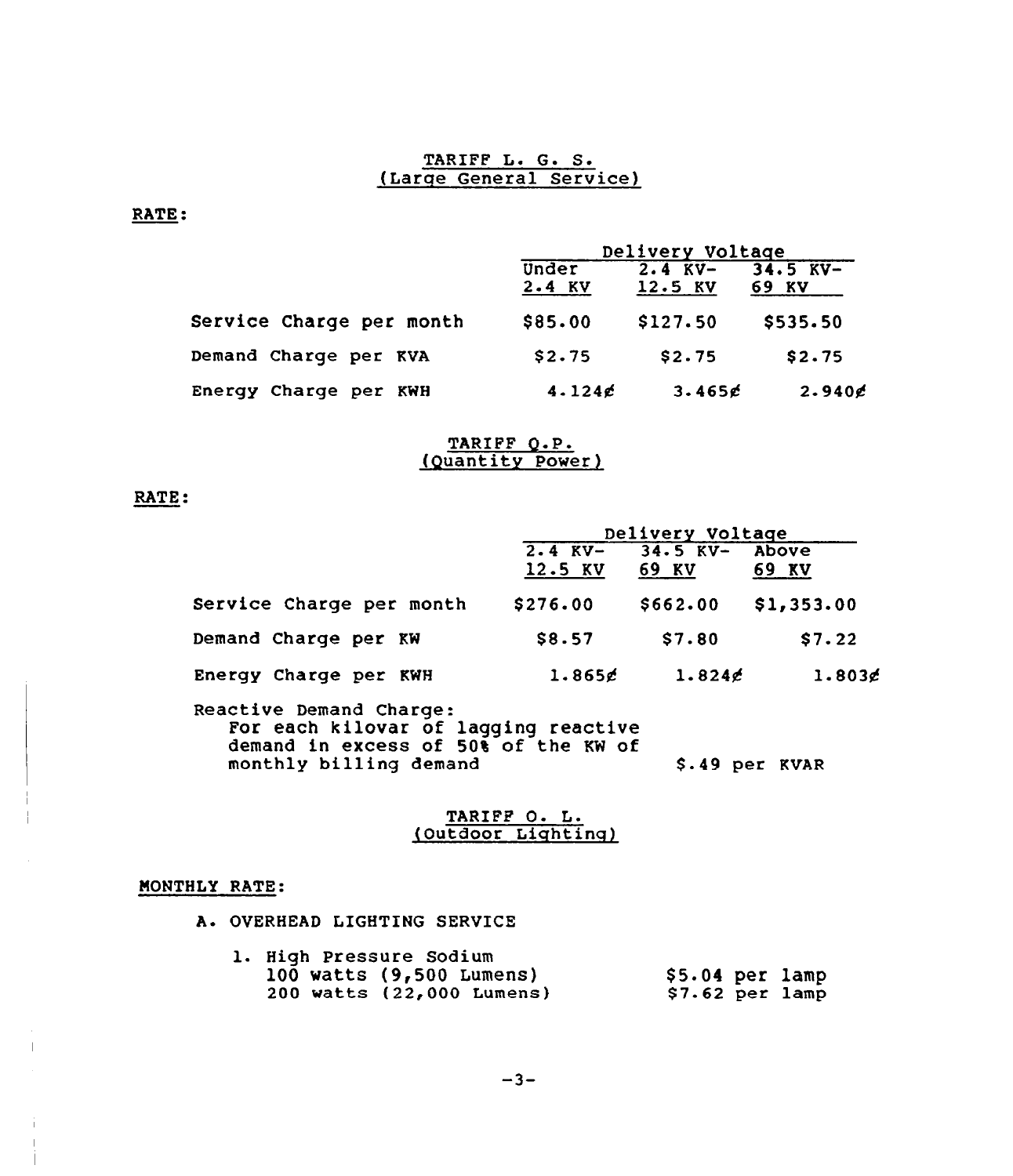|  | 2. Mercury Vapor*                             |                  |  |
|--|-----------------------------------------------|------------------|--|
|  | 175 watts (7,000 Lumens)                      | $$4.87$ per lamp |  |
|  | 250 watts (11,000 Lumens)                     | $$6.46$ per lamp |  |
|  | 400 watts (20,000 Lumens)                     | $$8.13$ per lamp |  |
|  | 3. Incandescent*                              |                  |  |
|  | 189 watts (2,500 Lumens)                      | $$4.91$ per lamp |  |
|  |                                               |                  |  |
|  | B. POST-TOP LIGHTING SERVICE                  |                  |  |
|  | 1. Mercury Vapor*                             |                  |  |
|  | 175 watts $(7,000$ Lumens) on<br>12-foot post | $$5.65$ per lamp |  |
|  |                                               |                  |  |
|  | 2. High Pressure Sodium                       |                  |  |
|  | 100 watts (9,500 Lumens) on                   |                  |  |
|  | 12-foot post                                  | \$8.69 per lamp  |  |
|  |                                               |                  |  |

# C. FLOODLIGHING SERVICE

| <b>1. High Pressure Sodium</b> |                   |  |
|--------------------------------|-------------------|--|
| 200 watts (22,000 Lumens)      | $$8.87$ per lamp  |  |
| 400 watts (50,000 Lumens)      | $$12.26$ per lamp |  |

# TARIFF S. (Street Lighting

# MONTHLY RATE:

 $\overline{a}$ 

| Α. |  |  |  |  | Overhead Service on Existing Distribution Poles |  |
|----|--|--|--|--|-------------------------------------------------|--|
|----|--|--|--|--|-------------------------------------------------|--|

| 4,000 Watts (4-50,000 Lumen |                                                                                                                                                                                                                             |                                                                                                                                                                                                                                              |
|-----------------------------|-----------------------------------------------------------------------------------------------------------------------------------------------------------------------------------------------------------------------------|----------------------------------------------------------------------------------------------------------------------------------------------------------------------------------------------------------------------------------------------|
| Lights on One Pole          |                                                                                                                                                                                                                             |                                                                                                                                                                                                                                              |
| 2. High Pressure Sodium     |                                                                                                                                                                                                                             |                                                                                                                                                                                                                                              |
| 70 Watts (5,800 Lumens)     |                                                                                                                                                                                                                             |                                                                                                                                                                                                                                              |
| 100 Watts (9,500 Lumens)    |                                                                                                                                                                                                                             |                                                                                                                                                                                                                                              |
| 150 Watts (16,000 Lumens)   |                                                                                                                                                                                                                             |                                                                                                                                                                                                                                              |
| 200 Watts (22,000 Lumens)   |                                                                                                                                                                                                                             |                                                                                                                                                                                                                                              |
|                             |                                                                                                                                                                                                                             |                                                                                                                                                                                                                                              |
|                             | 1. Mercury Vapor<br>100 Watts (3,500 Lumens)<br>175 Watts (7,000 Lumens)<br>250 Watts (11,000 Lumens)<br>400 Watts (20,000 Lumens)<br>700 Watts (30,000 Lumens)<br>1,000 Watts (50,000 Lumens)<br>400 Watts (50,000 Lumens) | $$3.18$ per lamp<br>$$4.01$ per lamp<br>\$5.11 per lamp<br>$$6.10$ per lamp<br>\$9.02 per lamp<br>$$10.95$ per lamp<br>$$29.74$ per lamp<br>$$3.85$ per lamp<br>$$4.31$ per lamp<br>$$4.85$ per lamp<br>$$5.64$ per lamp<br>$$7.87$ per lamp |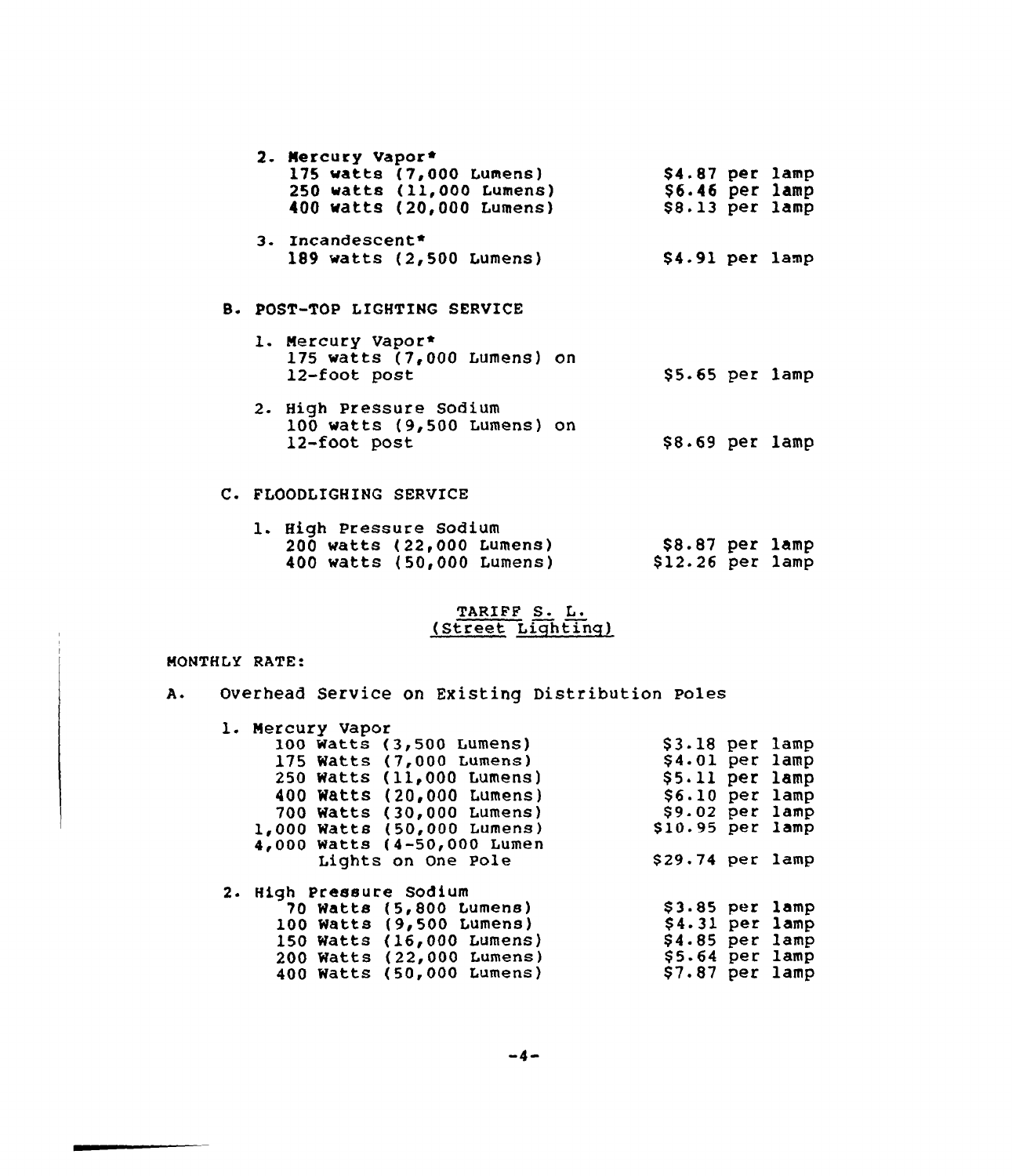|                | B. Overhead Service on Existing Special Metal or Concrete<br>Poles $-$ "Whiteway"                                                                                                                                                                 |                           |  |  |  |  |  |
|----------------|---------------------------------------------------------------------------------------------------------------------------------------------------------------------------------------------------------------------------------------------------|---------------------------|--|--|--|--|--|
|                | 1. Mercury Vapor<br>400 Watts (20,000 Lumens) \$8.35 per lamp<br>700 Watts (30,000 Lumens) \$11.72 per lamp<br>1,000 Watts (50,000 Lumens) \$13.65 per lamp                                                                                       |                           |  |  |  |  |  |
| $\mathsf{c}$ . | Underground Service on Existing Special Metal Pole -<br>Post Top                                                                                                                                                                                  |                           |  |  |  |  |  |
|                | 1. Mercury Vapor<br>175 Watts (7,000 Lumens)                                                                                                                                                                                                      | $$4.01$ per lamp          |  |  |  |  |  |
|                | D. Service on New Wood Distribution Poles                                                                                                                                                                                                         |                           |  |  |  |  |  |
|                | 1. High Pressure Sodium<br>70 Watts (5,800 Lumens) \$6.35 per lamp<br>100 Watts (9,500 Lumens) \$6.81 per lamp<br>150 Watts (16,000 Lumens) \$7.35 per lamp<br>200 Watts (22,000 Lumens) \$8.69 per lamp<br>400 Watts (50,000 Lumens)             | $$10.92\text{ per }1$ amp |  |  |  |  |  |
| E.             | Service on New Metal or Concrete Poles                                                                                                                                                                                                            |                           |  |  |  |  |  |
|                | 1. High Pressure Sodium<br>\$13.20 per lamp<br>\$13.66 per lamp<br>$70$ Watts (5,800 Lumens)<br>100 Watts (9,500 Lumens)<br>150 Watts (16,000 Lumens) \$14.20 per lamp<br>200 Watts (22,000 Lumens) \$18.09 per lamp<br>400 Watts (50,000 Lumens) | \$18.92~per~lamp          |  |  |  |  |  |

## TARIFF M. W. (Municipal Waterworks)

RATE:

 $\frac{1}{4}$  .

 $\pm$ 

Service Charge:

\$22.90 per month

Energy Charge: All KWH used per mont

4-2614 per KWH